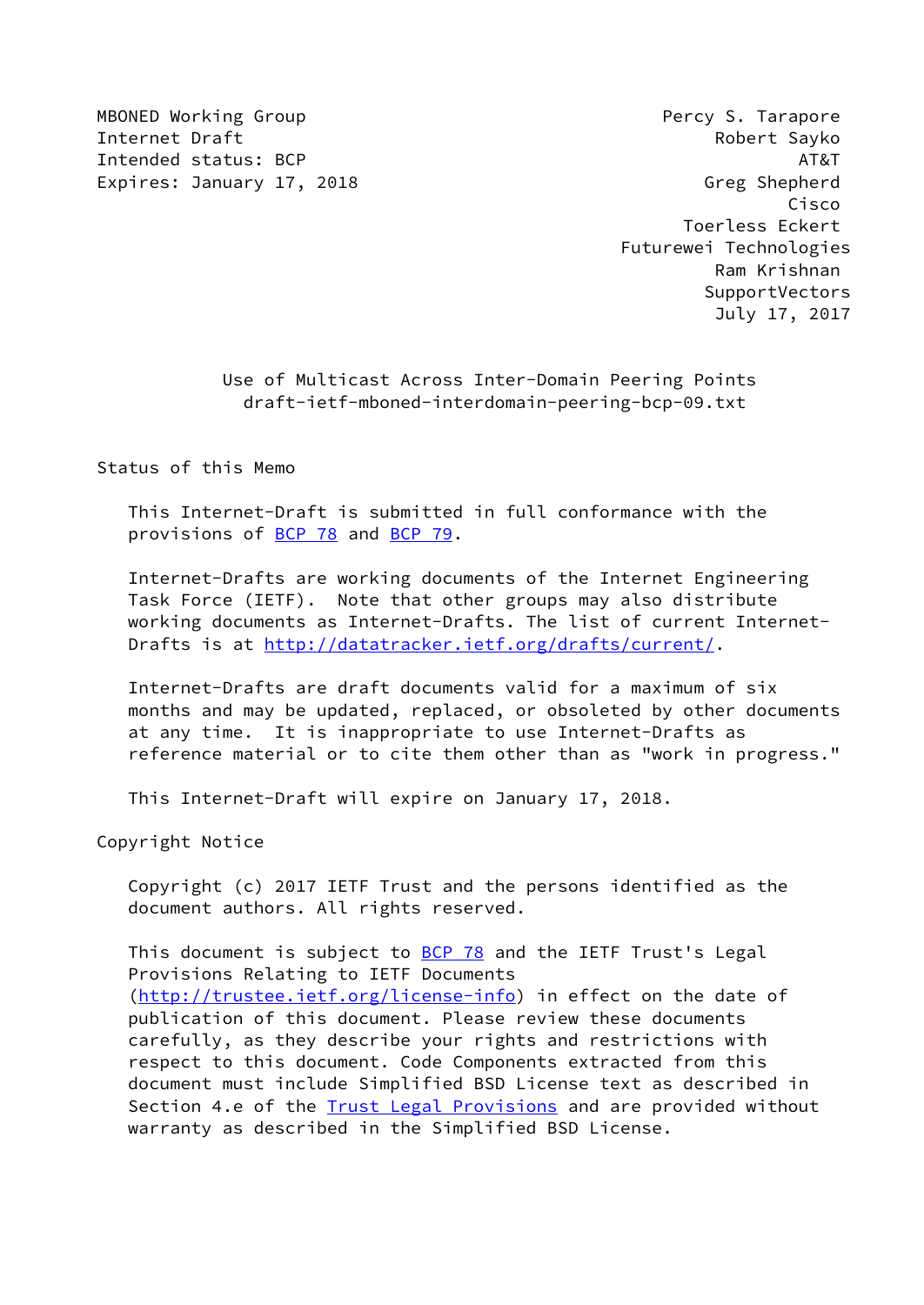### IETF I-D Multicast Across Inter-Domain Peering Points July 2017

 This document may contain material from IETF Documents or IETF Contributions published or made publicly available before November 10, 2008. The person(s) controlling the copyright in some of this material may not have granted the IETF Trust the right to allow modifications of such material outside the IETF Standards Process. Without obtaining an adequate license from the person(s) controlling the copyright in such materials, this document may not be modified outside the IETF Standards Process, and derivative works of it may not be created outside the IETF Standards Process, except to format it for publication as an RFC or to translate it into languages other than English.

### Abstract

 This document examines the use of Source Specific Multicast (SSM) across inter-domain peering points for a specified set of deployment scenarios. The objective is to describe the setup process for multicast-based delivery across administrative domains for these scenarios and document supporting functionality to enable this process.

Table of Contents

|  | 2. Overview of Inter-domain Multicast Application Transport $4$  |  |
|--|------------------------------------------------------------------|--|
|  | 3. Inter-domain Peering Point Requirements for Multicast  6      |  |
|  |                                                                  |  |
|  | 3.2. Peering Point Enabled with GRE Tunnel  8                    |  |
|  | 3.3. Peering Point Enabled with an AMT - Both Domains Multicast  |  |
|  |                                                                  |  |
|  | 3.4. Peering Point Enabled with an AMT - AD-2 Not Multicast      |  |
|  |                                                                  |  |
|  | 3.5. AD-2 Not Multicast Enabled - Multiple AMT Tunnels Through   |  |
|  |                                                                  |  |
|  |                                                                  |  |
|  | 4.1. Network Interconnection Transport and Security Guidelines15 |  |
|  | 4.2. Routing Aspects and Related Guidelines  15                  |  |
|  | Native Multicast Routing Aspects  16<br>4.2.1                    |  |
|  | GRE Tunnel over Interconnecting Peering Point  17<br>4.2.2       |  |
|  | 4.2.3 Routing Aspects with AMT Tunnels  17                       |  |
|  | 4.3. Back Office Functions - Provisioning and Logging Guidelines |  |
|  |                                                                  |  |
|  |                                                                  |  |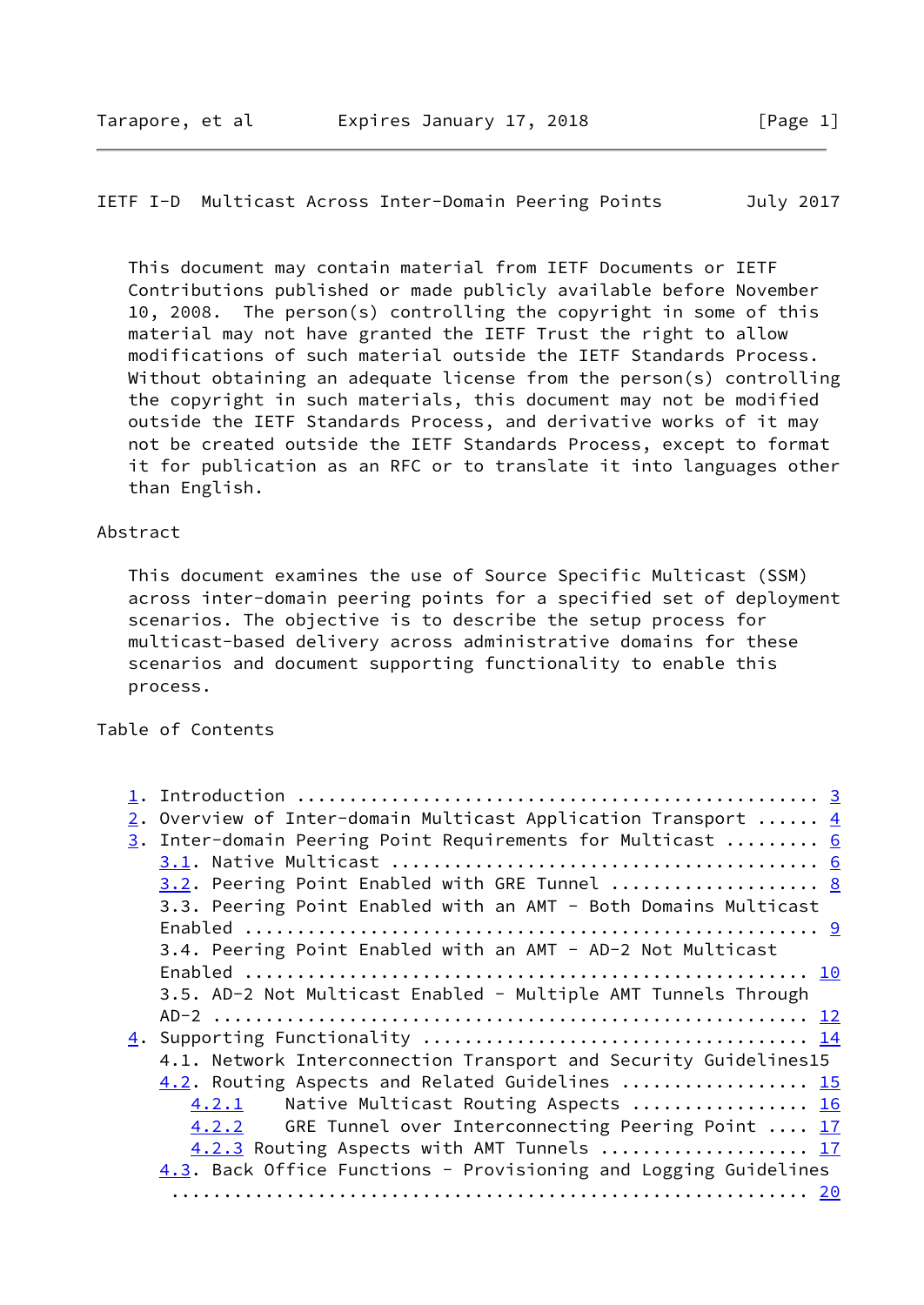|                 | 4.3.1<br>4.3.2<br>4.3.3 |                          | Provisioning Guidelines  20<br>Application Accounting Guidelines  21<br>Log Management Guidelines  22<br>4.4. Operations - Service Performance and Monitoring Guidelines22 |           |
|-----------------|-------------------------|--------------------------|----------------------------------------------------------------------------------------------------------------------------------------------------------------------------|-----------|
| Tarapore, et al |                         | Expires January 17, 2018 |                                                                                                                                                                            | [Page 2]  |
|                 |                         |                          | IETF I-D Multicast Across Inter-Domain Peering Points                                                                                                                      | July 2017 |
|                 |                         |                          | 4.5. Client Reliability Models/Service Assurance Guidelines  25<br>5. Troubleshooting and Diagnostics  25                                                                  |           |

<span id="page-2-1"></span> [8](#page-28-0). Conclusions .................................................. [27](#page-27-1) [9](#page-28-1). References ................................................... [27](#page-27-1) 9.1. Normative References .................................... [27](#page-27-1) 9.2. Informative References .................................. [28](#page-28-2) [10](#page-29-0). Acknowledgments ............................................. [28](#page-28-2)

# <span id="page-2-0"></span>[1](#page-2-0). Introduction

 Content and data from several types of applications (e.g., live video streaming, software downloads) are well suited for delivery via multicast means. The use of multicast for delivering such content/data offers significant savings for utilization of resources in any given administrative domain. End user demand for such content/data is growing. Often, this requires transporting the content/data across administrative domains via inter-domain peering points.

The objective of this Best Current Practices document is twofold:

- o Describe the technical process and establish guidelines for setting up multicast-based delivery of application content/data across inter-domain peering points via a set of use cases.
- o Catalog all required information exchange between the administrative domains to support multicast-based delivery. This enables operators to initiate necessary processes to support inter-domain peering with multicast.

The scope and assumptions for this document are stated as follows:

- o For the purpose of this document, the term "peering point" refers to an interface between two networks/administrative domains over which traffic is exchanged between them. A Network-Network Interface (NNI) is an example of a peering point.
- o Administrative Domain 1 (AD-1) is enabled with native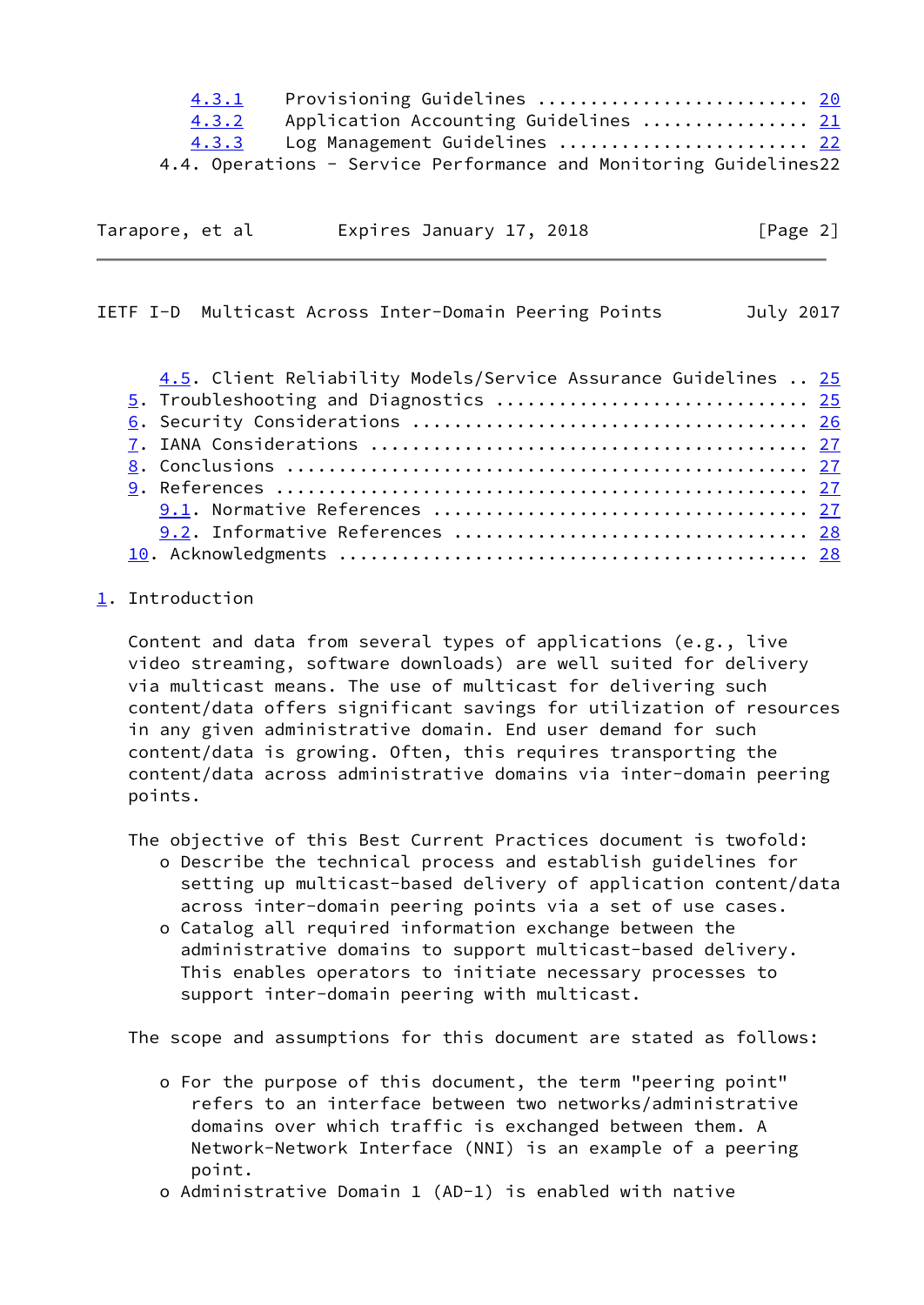multicast. A peering point exists between AD-1 and AD-2. o It is understood that several protocols are available for this purpose including PIM-SM [\[RFC4609](https://datatracker.ietf.org/doc/pdf/rfc4609)], Protocol Independent Multicast - Source Specific Multicast (PIM-SSM) [[RFC7761](https://datatracker.ietf.org/doc/pdf/rfc7761)], Internet Group Management Protocol (IGMP) [\[RFC3376](https://datatracker.ietf.org/doc/pdf/rfc3376)], and Multicast Listener Discovery (MLD) [\[RFC3810](https://datatracker.ietf.org/doc/pdf/rfc3810)].

| Tarapore, et al |  | Expires January 17, 2018 |  | [Page 3] |  |
|-----------------|--|--------------------------|--|----------|--|
|                 |  |                          |  |          |  |

- <span id="page-3-0"></span>IETF I-D Multicast Across Inter-Domain Peering Points July 2017
	- o As described in [Section 2](#page-4-0), the source IP address of the multicast stream in the originating AD (AD-1) is known. Under this condition, PIM-SSM use is beneficial as it allows the receiver's upstream router to directly send a JOIN message to the source without the need of invoking an intermediate Rendezvous Point (RP). Use of SSM also presents an improved threat mitigation profile against attack, as described in [[RFC4609](https://datatracker.ietf.org/doc/pdf/rfc4609)]. Hence, in the case of inter-domain peering, it is recommended to use only SSM protocols; the setup of inter domain peering for ASM (Any-Source Multicast) is not in scope for this document.
	- o AD-1 and AD-2 are assumed to adopt compatible protocols. The use of different protocols is beyond the scope of this document.
	- o An Automatic Multicast Tunnel (AMT) [\[RFC7450](https://datatracker.ietf.org/doc/pdf/rfc7450)] is setup at the peering point if either the peering point or AD-2 is not multicast enabled. It is assumed that an AMT Relay will be available to a client for multicast delivery. The selection of an optimal AMT relay by a client is out of scope for this document. Note that AMT use is necessary only when native multicast is unavailable in the peering point (Use Case 3.3) or in the downstream administrative domain (Use Cases 3.4, and  $3.5$ ).
	- o The collection of billing data is assumed to be done at the application level and is not considered to be a networking issue. The settlements process for end user billing and/or inter-provider billing is out of scope for this document.
	- o Inter-domain network connectivity troubleshooting is only considered within the context of a cooperative process between the two domains.

 Thus, the primary purpose of this document is to describe a scenario where two ADs interconnect via a direct connection to each other. Security and operational aspects for exchanging traffic on a public Internet Exchange Point (IXP) with a large shared broadcast domain between many operators, is not in scope for this document.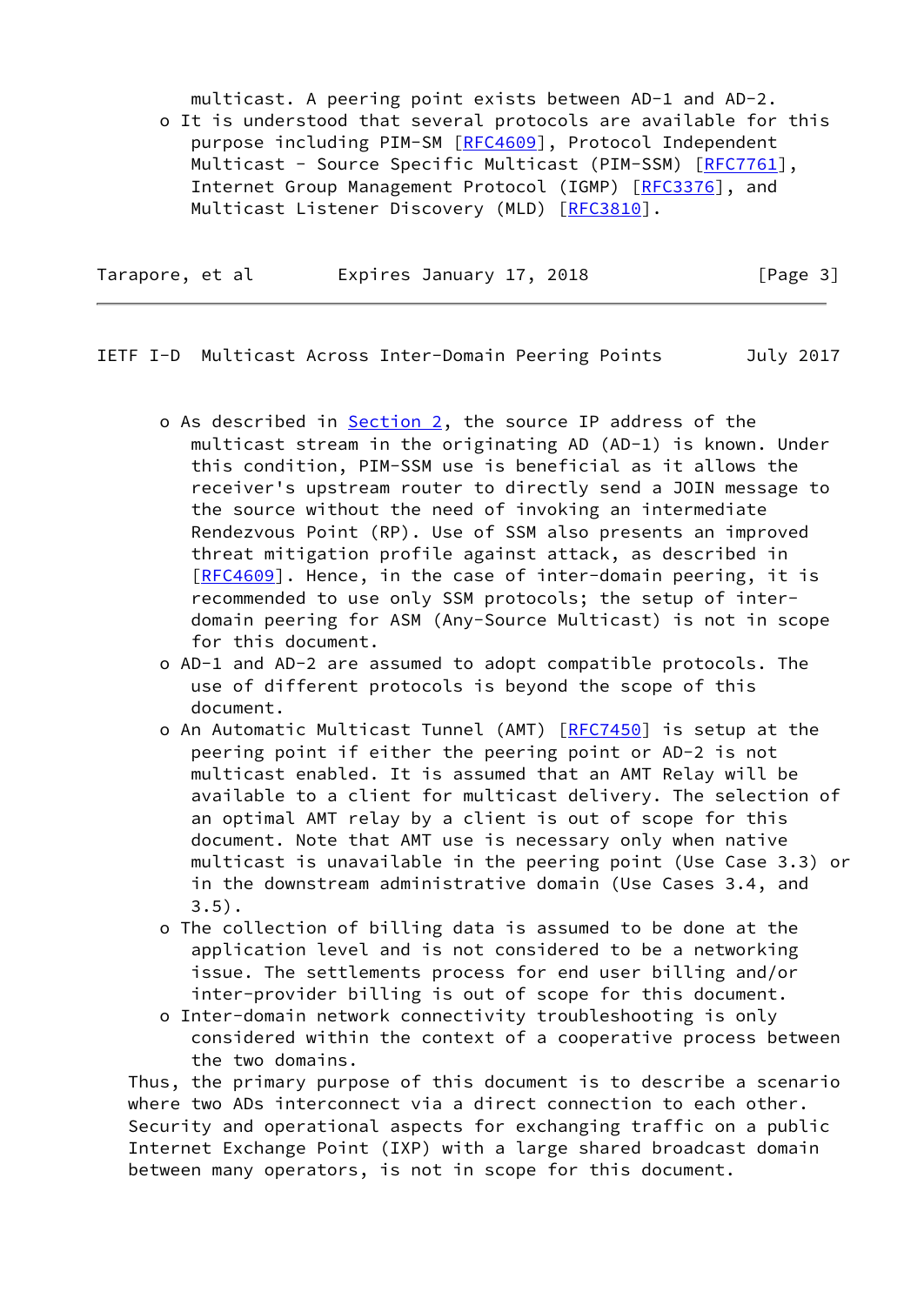This document also attempts to identify ways by which the peering process can be improved. Development of new methods for improvement is beyond the scope of this document.

<span id="page-4-0"></span>[2](#page-4-0). Overview of Inter-domain Multicast Application Transport

A multicast-based application delivery scenario is as follows:

| Tarapore, et al | Expires January 17, 2018 | [Page 4] |
|-----------------|--------------------------|----------|
|-----------------|--------------------------|----------|

IETF I-D Multicast Across Inter-Domain Peering Points July 2017

- o Two independent administrative domains are interconnected via a peering point.
- o The peering point is either multicast enabled (end-to-end native multicast across the two domains) or it is connected by one of two possible tunnel types:
	- o A Generic Routing Encapsulation (GRE) Tunnel [\[RFC2784](https://datatracker.ietf.org/doc/pdf/rfc2784)] allowing multicast tunneling across the peering point, or
	- o An Automatic Multicast Tunnel (AMT) [[RFC7450\]](https://datatracker.ietf.org/doc/pdf/rfc7450).
- o A service provider controls one or more application sources in AD-1 which will send multicast IP packets for one or more (S,G)s. It is assumed that the service being provided is suitable for delivery via multicast (e.g. live video streaming of popular events, software downloads to many devices, etc.), and that the packet streams will be part of a suitable multicast transport protocol.
- o An End User (EU) controls a device connected to AD-2, which runs an application client compatible with the service provider's application source.
- o The application client joins appropriate (S,G)s in order to receive the data necessary to provide the service to the EU. The mechanisms by which the application client learns the appropriate (S,G)s are an implementation detail of the application, and are out of scope for this document.

 Note that domain 2 may be an independent network domain (e.g., Tier 1 network operator domain) or it could also be an Enterprise network operated by a single customer. The peering point architecture and requirements may have some unique aspects associated with the Enterprise case.

 The Use Cases describing various architectural configurations for the multicast distribution along with associated requirements is described in [section 3](#page-5-0). Unique aspects related to the Enterprise network possibility will be described in this section. A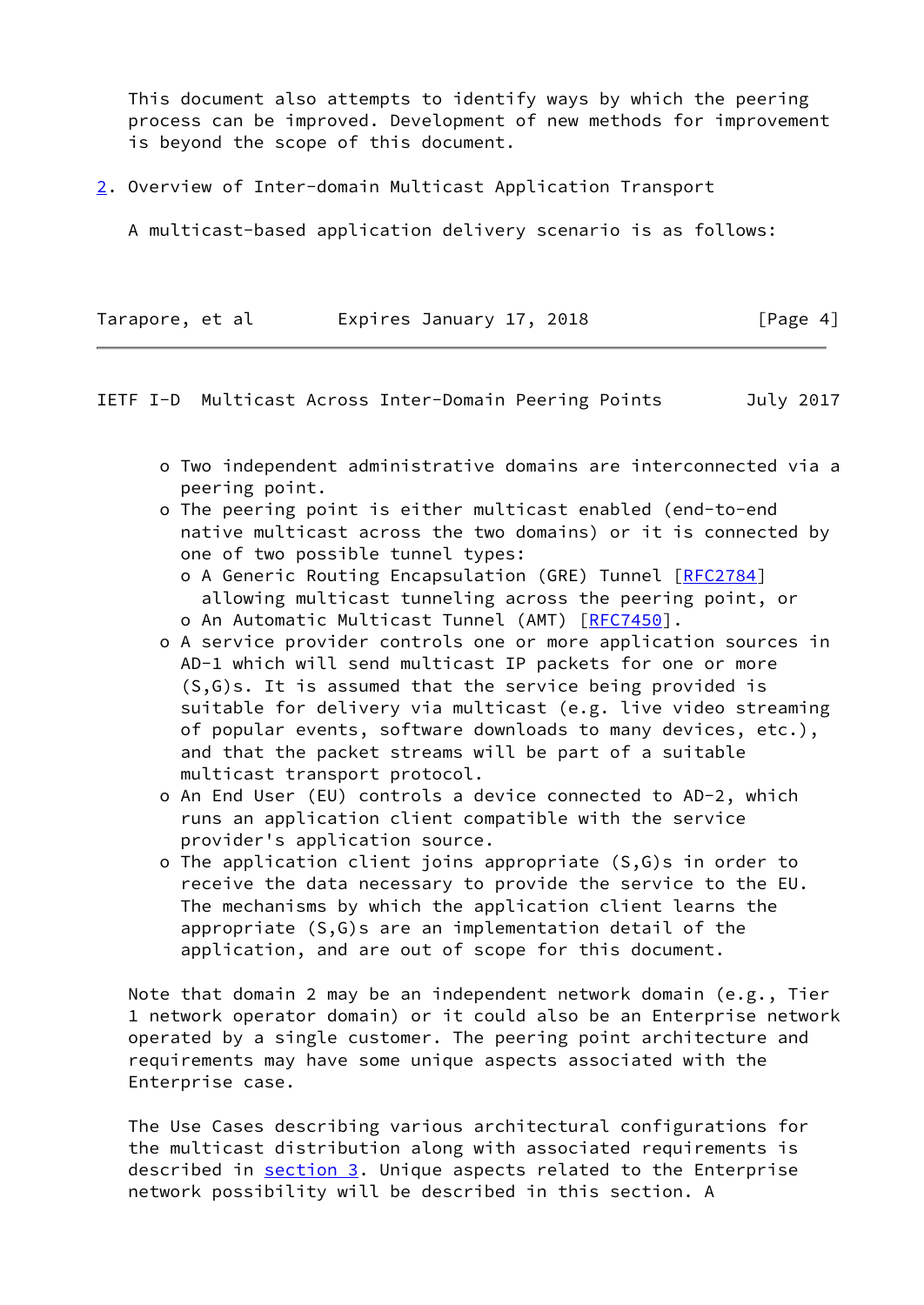comprehensive list of pertinent information that needs to be exchanged between the two domains to support various functions enabling the application transport is provided in [section 4.](#page-14-0)

| Tarapore, et al |  | Expires January 17, 2018 |  | [Page 5] |  |
|-----------------|--|--------------------------|--|----------|--|
|-----------------|--|--------------------------|--|----------|--|

<span id="page-5-1"></span>IETF I-D Multicast Across Inter-Domain Peering Points July 2017

<span id="page-5-0"></span>[3](#page-5-0). Inter-domain Peering Point Requirements for Multicast

 The transport of applications using multicast requires that the inter-domain peering point is enabled to support such a process. There are five Use Cases for consideration in this document.

3.1. Native Multicast

 This Use Case involves end-to-end Native Multicast between the two administrative domains and the peering point is also native multicast enabled - Figure 1.



 AD = Administrative Domain (Independent Autonomous System) AS = Application (e.g., Content) Multicast Source BR = Border Router I1 = AD-1 and AD-2 Multicast Interconnection (e.g., MBGP) I2 = AD-2 and EU Multicast Connection

Figure 1 - Content Distribution via End to End Native Multicast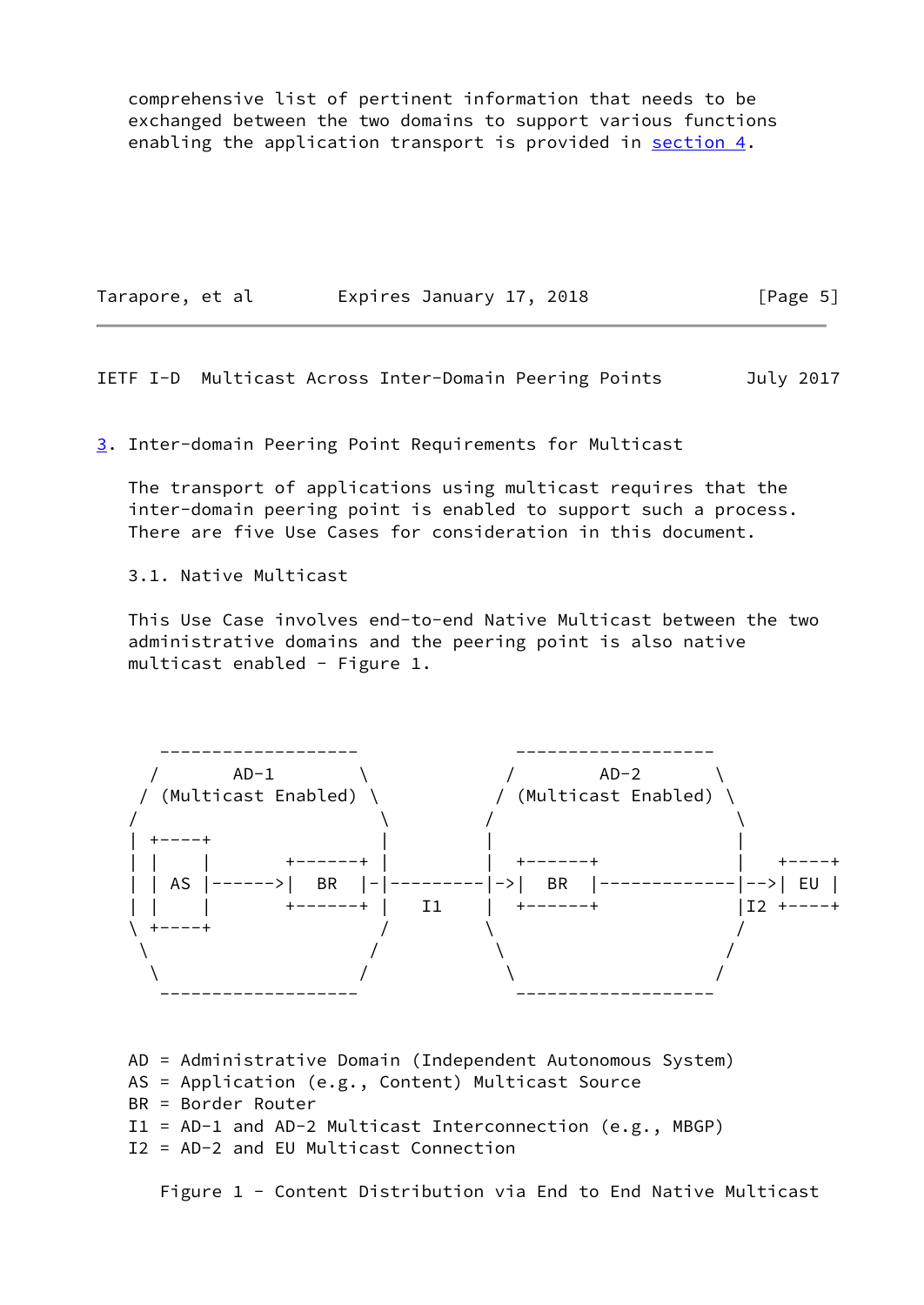Advantages of this configuration are:

- o Most efficient use of bandwidth in both domains.
- o Fewer devices in the path traversed by the multicast stream when compared to unicast transmissions.

 From the perspective of AD-1, the one disadvantage associated with native multicast into AD-2 instead of individual unicast to every EU

| Tarapore, et al |  |  | Expires January 17, 2018 |  | [Page 6] |  |
|-----------------|--|--|--------------------------|--|----------|--|
|-----------------|--|--|--------------------------|--|----------|--|

IETF I-D Multicast Across Inter-Domain Peering Points July 2017

 in AD-2 is that it does not have the ability to count the number of End Users as well as the transmitted bytes delivered to them. This information is relevant from the perspective of customer billing and operational logs. It is assumed that such data will be collected by the application layer. The application layer mechanisms for generating this information need to be robust enough such that all pertinent requirements for the source provider and the AD operator are satisfactorily met. The specifics of these methods are beyond the scope of this document.

Architectural guidelines for this configuration are as follows:

- a. Dual homing for peering points between domains is recommended as a way to ensure reliability with full BGP table visibility.
- b. If the peering point between AD-1 and AD-2 is a controlled network environment, then bandwidth can be allocated accordingly by the two domains to permit the transit of non rate adaptive multicast traffic. If this is not the case, then it is recommended that the multicast traffic should support rate-adaption.
- c. The sending and receiving of multicast traffic between two domains is typically determined by local policies associated with each domain. For example, if AD-1 is a service provider and AD-2 is an enterprise, then AD-1 may support local policies for traffic delivery to, but not traffic reception from AD-2. Another example is the use of a policy by which AD-1 delivers specified content to AD-2 only if such delivery has been accepted by contract.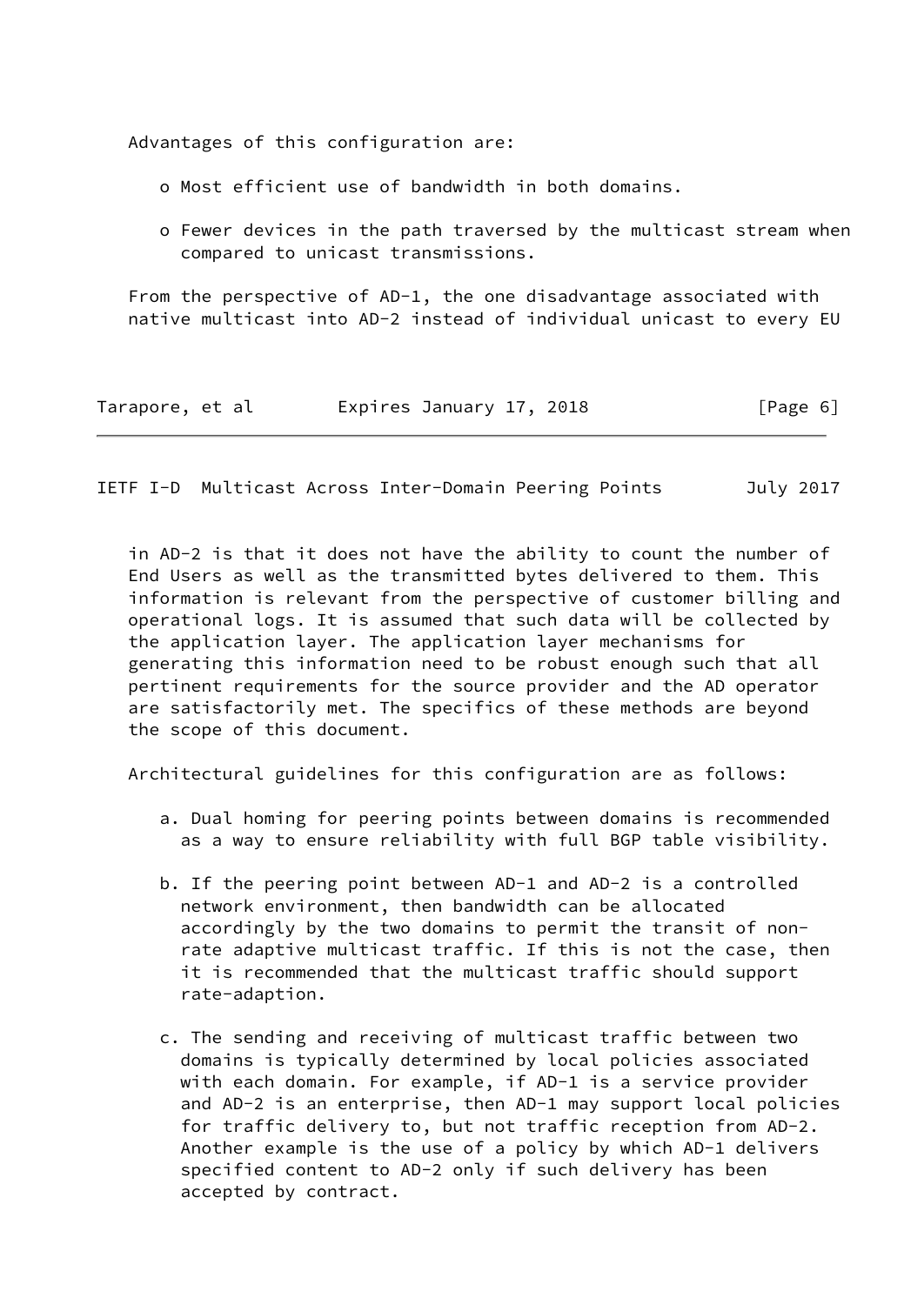- d. Relevant information on multicast streams delivered to End Users in AD-2 is assumed to be collected by available capabilities in the application layer. The precise nature and formats of the collected information will be determined by directives from the source owner and the domain operators.
- e. The interconnection of AD-1 and AD-2 should minimally follow guidelines for traffic filtering between autonomous systems [\[BCP38\]](#page-29-1). Filtering guidelines specific to the multicast control-plane and data-plane are described in [section 6.](#page-26-0)

| Tarapore, et al | Expires January 17, 2018 |  | [Page 7] |
|-----------------|--------------------------|--|----------|
|-----------------|--------------------------|--|----------|

<span id="page-7-0"></span>IETF I-D Multicast Across Inter-Domain Peering Points July 2017

3.2. Peering Point Enabled with GRE Tunnel

 The peering point is not native multicast enabled in this Use Case. There is a Generic Routing Encapsulation Tunnel provisioned over the peering point. In this case, the interconnection I1 between AD-1 and AD-2 in Figure 1 is multicast enabled via a Generic Routing Encapsulation Tunnel (GRE) [[RFC2784\]](https://datatracker.ietf.org/doc/pdf/rfc2784) and encapsulating the multicast protocols across the interface. The routing configuration is basically unchanged: Instead of BGP (SAFI2) across the native IP multicast link between AD-1 and AD-2, BGP (SAFI2) is now run across the GRE tunnel.

Advantages of this configuration:

- o Highly efficient use of bandwidth in both domains although not as efficient as the fully native multicast Use Case.
- o Fewer devices in the path traversed by the multicast stream when compared to unicast transmissions.
- o Ability to support only partial IP multicast deployments in AD- 1 and/or AD-2.
- o GRE is an existing technology and is relatively simple to implement.

Disadvantages of this configuration: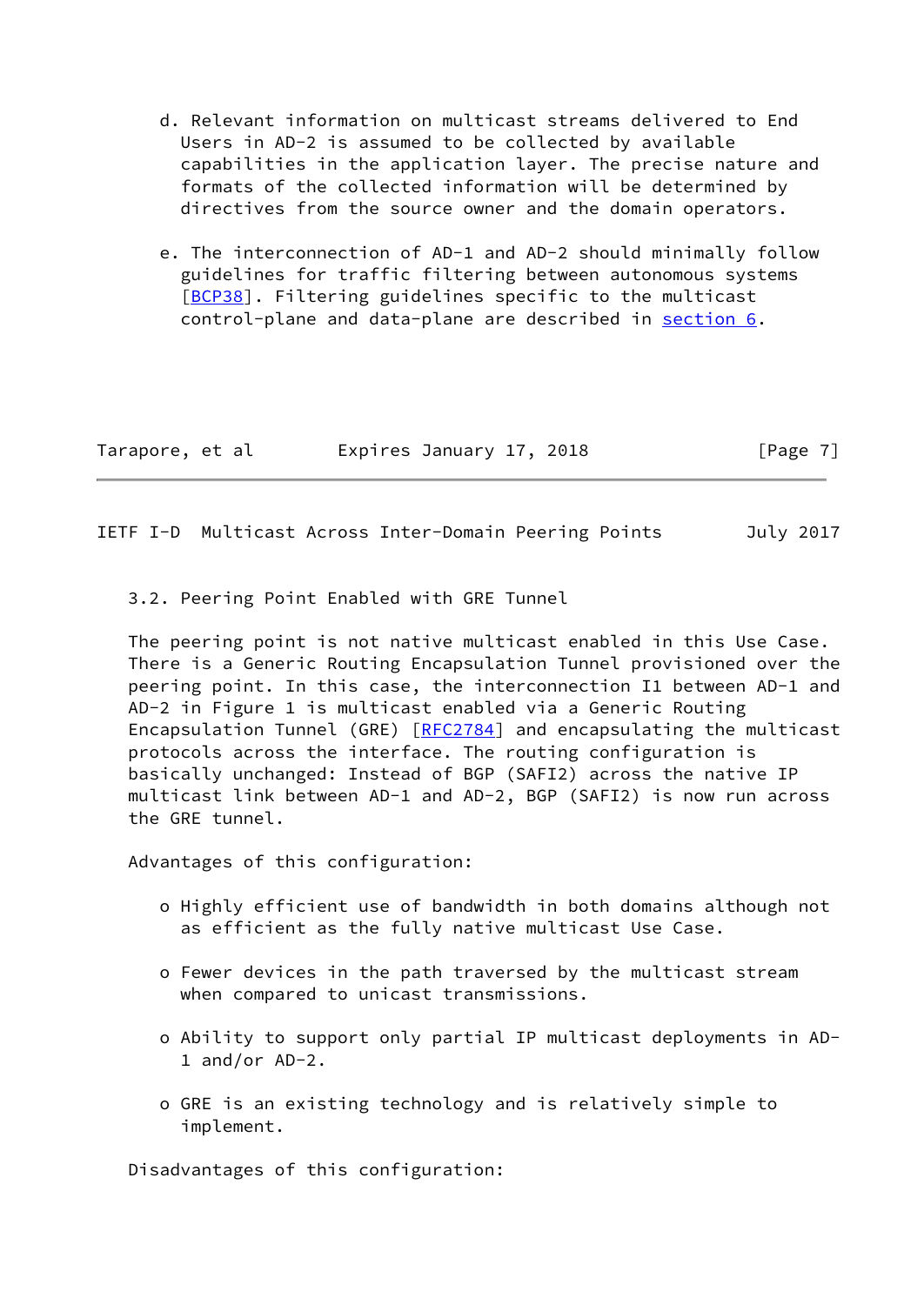- o Per Use Case 3.1, current router technology cannot count the number of end users or the number bytes transmitted.
- o GRE tunnel requires manual configuration.
- o The GRE must be established prior to stream starting.
- o The GRE tunnel is often left pinned up.

 Architectural guidelines for this configuration include the following:

 Guidelines (a) through (d) are the same as those described in Use Case 3.1. Two additional guidelines are as follows:

 e. GRE tunnels are typically configured manually between peering points to support multicast delivery between domains.

| Tarapore, et al |  | Expires January 17, 2018 |  | [Page 8] |
|-----------------|--|--------------------------|--|----------|
|-----------------|--|--------------------------|--|----------|

<span id="page-8-0"></span>IETF I-D Multicast Across Inter-Domain Peering Points July 2017

 f. It is recommended that the GRE tunnel (tunnel server) configuration in the source network is such that it only advertises the routes to the application sources and not to the entire network. This practice will prevent unauthorized delivery of applications through the tunnel (e.g., if application - e.g., content - is not part of an agreed inter-domain partnership).

 3.3. Peering Point Enabled with an AMT - Both Domains Multicast Enabled

 Both administrative domains in this Use Case are assumed to be native multicast enabled here; however the peering point is not. The peering point is enabled with an Automatic Multicast Tunnel. The basic configuration is depicted in Figure 2.

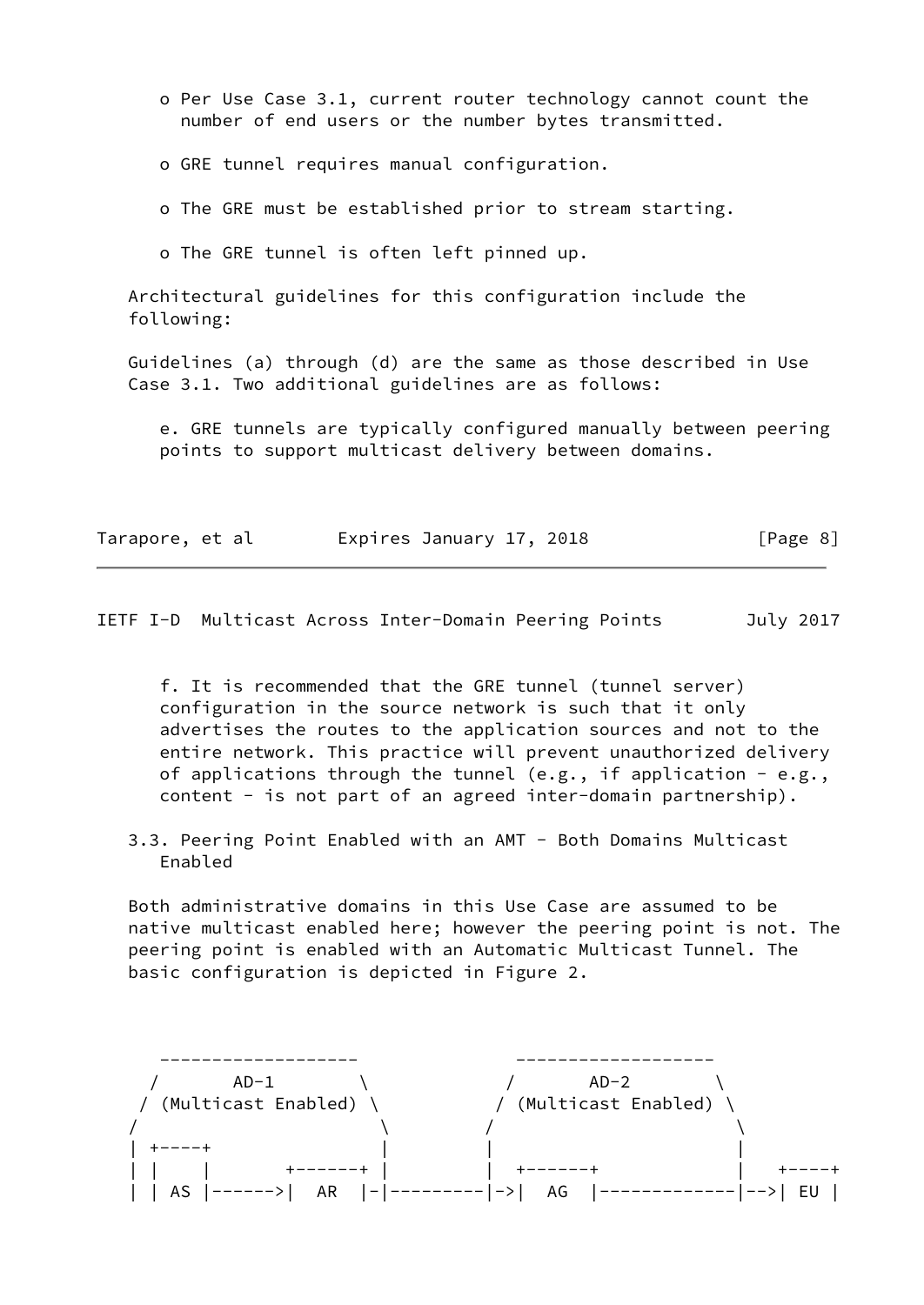

 AR = AMT Relay AG = AMT Gateway I1 = AMT Interconnection between AD-1 and AD-2 I2 = AD-2 and EU Multicast Connection

Figure 2 - AMT Interconnection between AD-1 and AD-2

Advantages of this configuration:

- o Highly efficient use of bandwidth in AD-1.
- o AMT is an existing technology and is relatively simple to implement. Attractive properties of AMT include the following:

| Tarapore, et al | Expires January 17, 2018 | [Page 9] |
|-----------------|--------------------------|----------|
|-----------------|--------------------------|----------|

<span id="page-9-0"></span>IETF I-D Multicast Across Inter-Domain Peering Points July 2017

- o Dynamic interconnection between Gateway-Relay pair across the peering point.
- o Ability to serve clients and servers with differing policies.

Disadvantages of this configuration:

- o Per Use Case 3.1 (AD-2 is native multicast), current router technology cannot count the number of end users or the number of bytes transmitted to all end users.
- o Additional devices (AMT Gateway and Relay pairs) may be introduced into the path if these services are not incorporated in the existing routing nodes.
- o Currently undefined mechanisms for the AG to automatically select the optimal AR.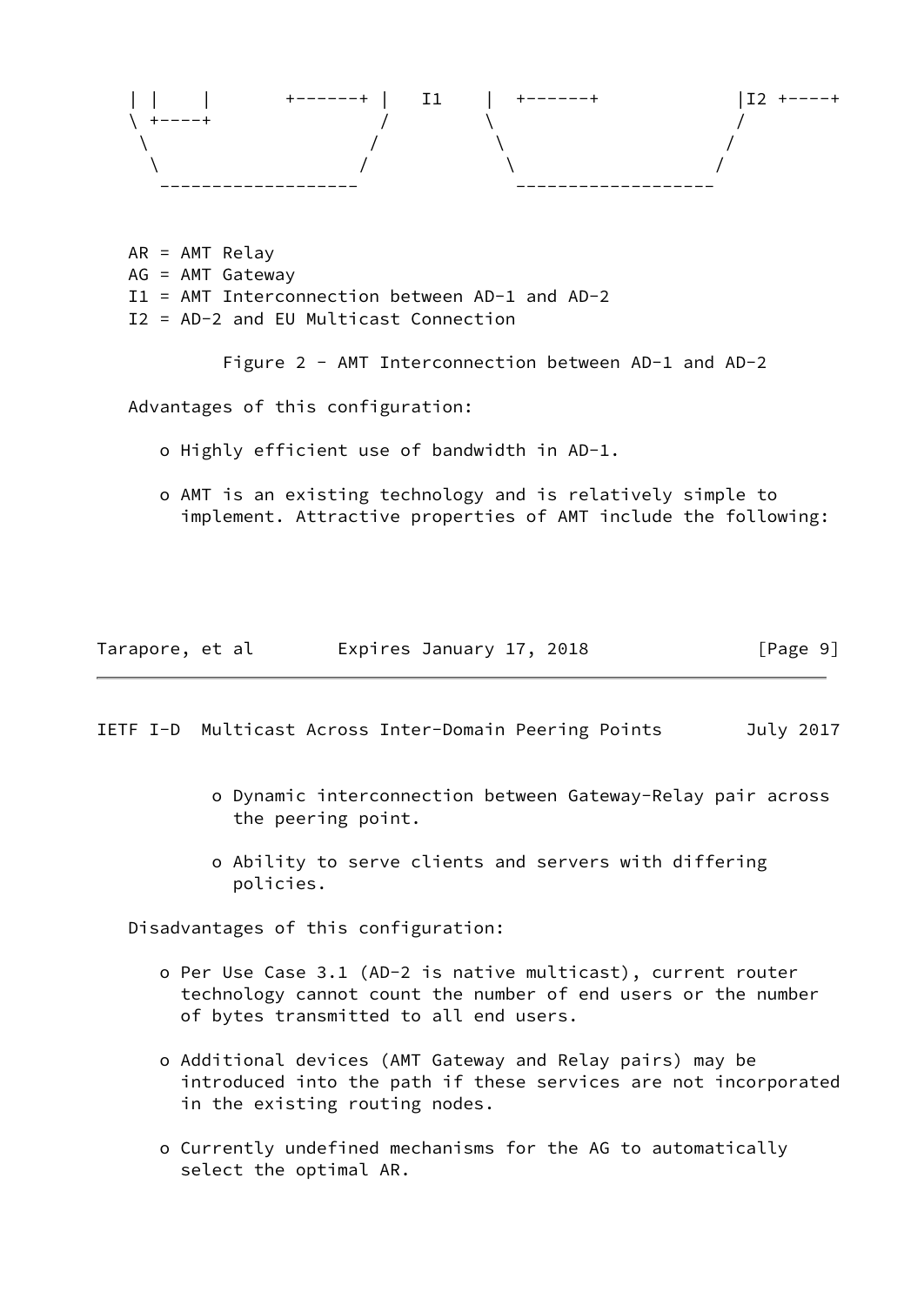Architectural guidelines for this configuration are as follows:

 Guidelines (a) through (d) are the same as those described in Use Case 3.1. In addition,

 e. It is recommended that AMT Relay and Gateway pairs be configured at the peering points to support multicast delivery between domains. AMT tunnels will then configure dynamically across the peering points once the Gateway in AD-2 receives the (S, G) information from the EU.

3.4. Peering Point Enabled with an AMT - AD-2 Not Multicast Enabled

 In this AMT Use Case, the second administrative domain AD-2 is not multicast enabled. This implies that the interconnection between AD- 2 and the End User is also not multicast enabled as depicted in Figure 3.

| Tarapore, et al | Expires January 17, 2018 | [Page 10] |
|-----------------|--------------------------|-----------|
|-----------------|--------------------------|-----------|

IETF I-D Multicast Across Inter-Domain Peering Points July 2017

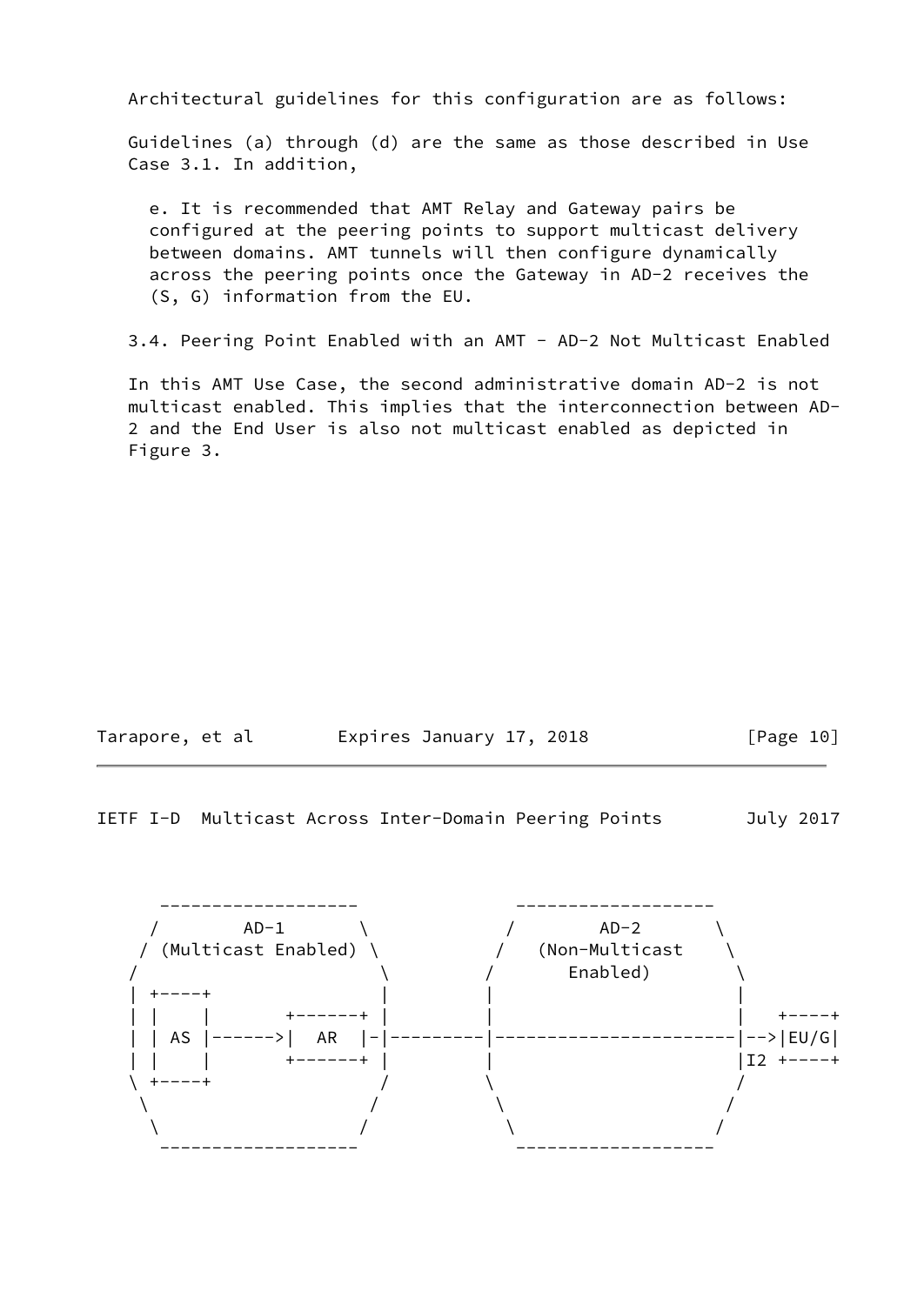AS = Application Multicast Source AR = AMT Relay EU/G = Gateway client embedded in EU device I2 = AMT Tunnel Connecting EU/G to AR in AD-1 through Non-Multicast Enabled AD-2.

Figure 3 - AMT Tunnel Connecting AD-1 AMT Relay and EU Gateway

 This Use Case is equivalent to having unicast distribution of the application through AD-2. The total number of AMT tunnels would be equal to the total number of End Users requesting the application. The peering point thus needs to accommodate the total number of AMT tunnels between the two domains. Each AMT tunnel can provide the data usage associated with each End User.

Advantages of this configuration:

- o Highly efficient use of bandwidth in AD-1.
- o AMT is an existing technology and is relatively simple to implement. Attractive properties of AMT include the following:
	- o Dynamic interconnection between Gateway-Relay pair across the peering point.
	- o Ability to serve clients and servers with differing policies.
- o Each AMT tunnel serves as a count for each End User and is also able to track data usage (bytes) delivered to the EU.

| Tarapore, et al | Expires January 17, 2018 | [Page 11] |
|-----------------|--------------------------|-----------|
|-----------------|--------------------------|-----------|

<span id="page-11-0"></span>IETF I-D Multicast Across Inter-Domain Peering Points July 2017

Disadvantages of this configuration:

- o Additional devices (AMT Gateway and Relay pairs) are introduced into the transport path.
- o Assuming multiple peering points between the domains, the EU Gateway needs to be able to find the "correct" AMT Relay in AD- 1.

Architectural guidelines for this configuration are as follows: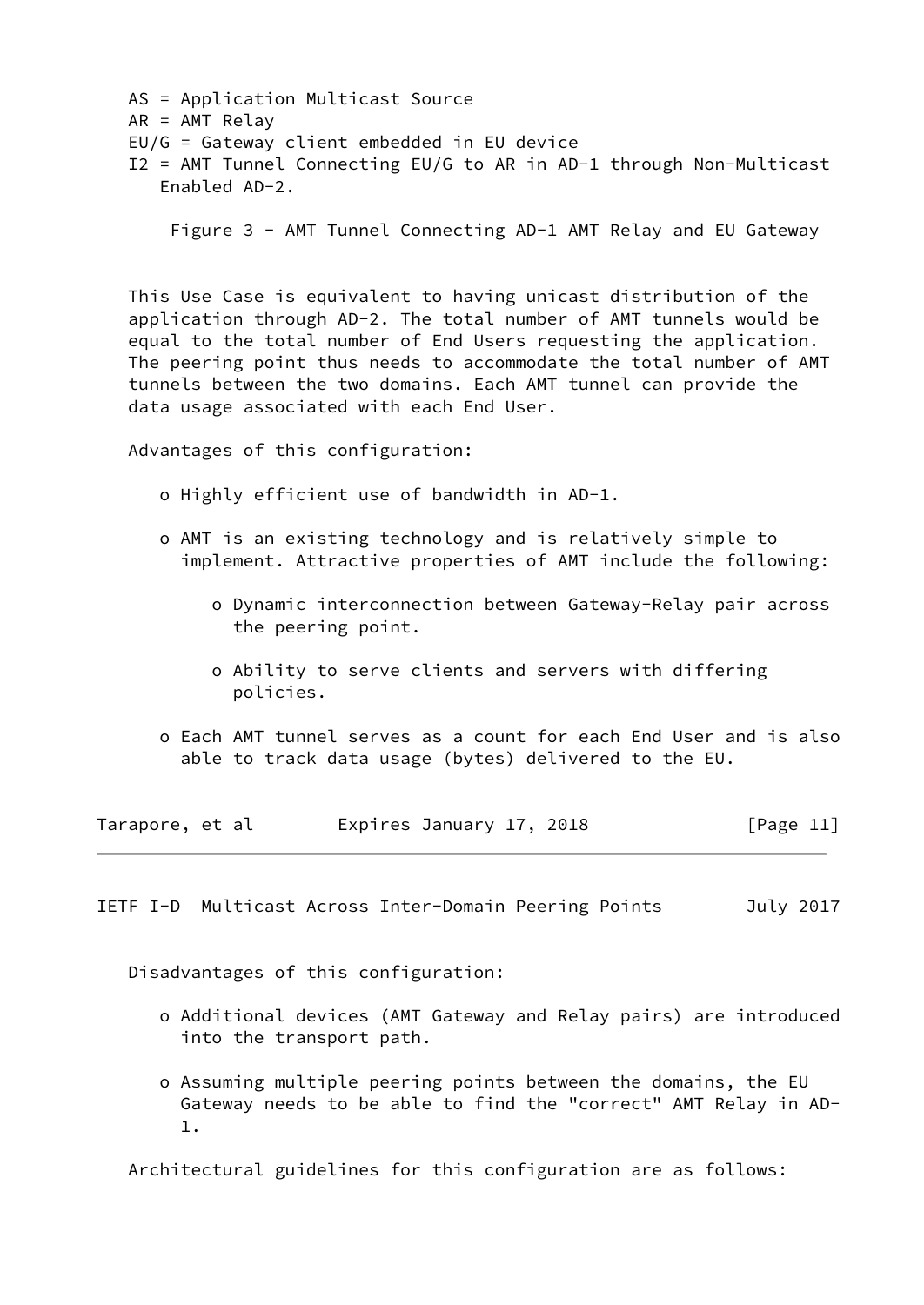Guidelines (a) through (c) are the same as those described in Use Case 3.1.

 d. It is recommended that proper procedures are implemented such that the AMT Gateway at the End User device is able to find the correct AMT Relay in AD-1 across the peering points. The application client in the EU device is expected to supply the (S, G) information to the Gateway for this purpose.

 e. The AMT tunnel capabilities are expected to be sufficient for the purpose of collecting relevant information on the multicast streams delivered to End Users in AD-2.

3.5. AD-2 Not Multicast Enabled - Multiple AMT Tunnels Through AD-2

This is a variation of Use Case 3.4 as follows:

Tarapore, et al expires January 17, 2018 [Page 12]

IETF I-D Multicast Across Inter-Domain Peering Points July 2017

 ------------------- ------------------- / AD-1 \ / AD-2 \ / (Multicast Enabled) \ / (Non-Multicast \  $\setminus$   $\setminus$   $\setminus$   $\setminus$  Enabled)  $\setminus$  | +----+ | |+--+ +--+ | | | | +------+ | ||AG| |AG| | +----+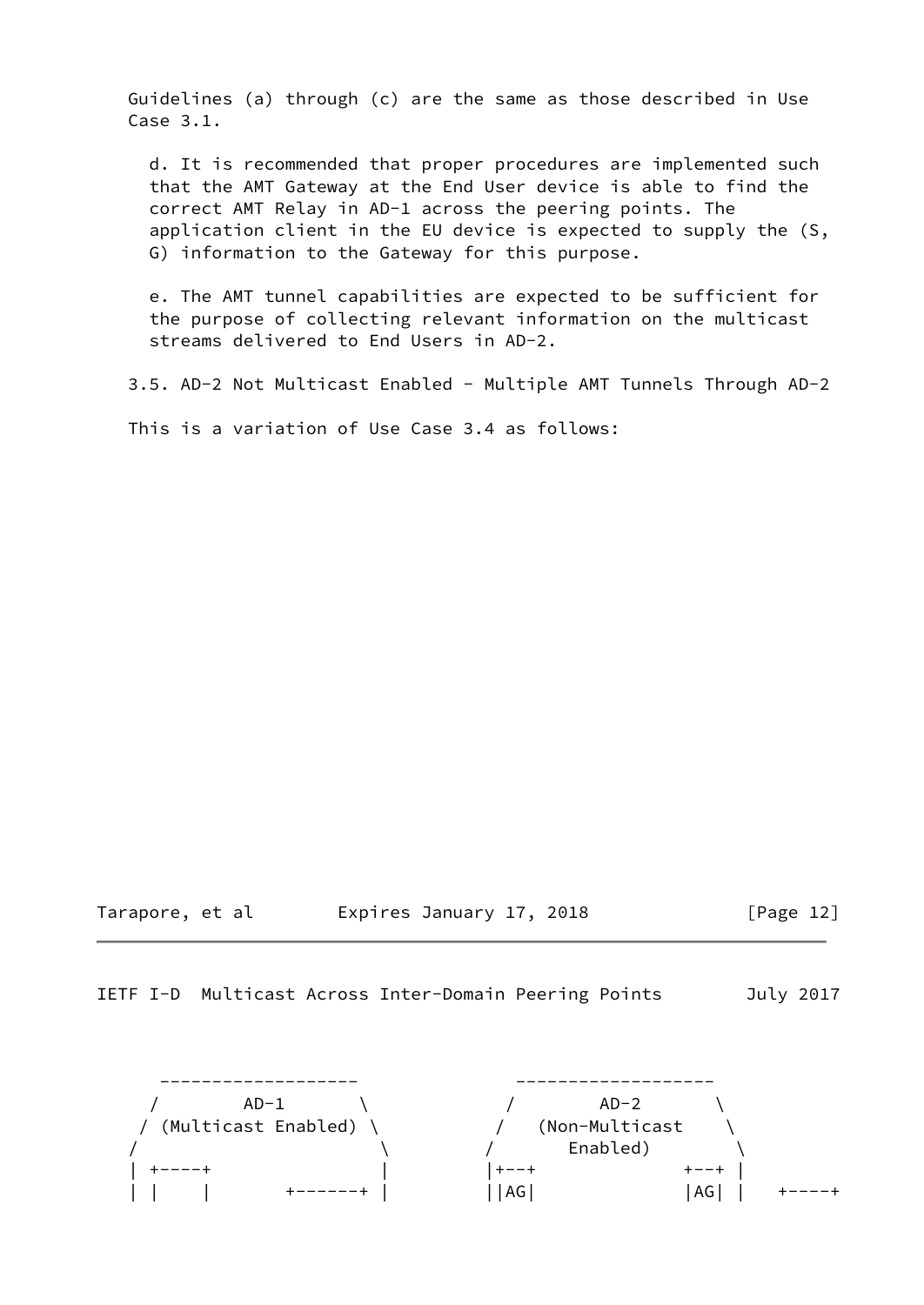

 AS = Application Source AR = AMT Relay in AD-1 AGAR1 = AMT Gateway/Relay node in AD-2 across Peering Point I1 = AMT Tunnel Connecting AR in AD-1 to GW in AGAR1 in AD-2 AGAR2 = AMT Gateway/Relay node at AD-2 Network Edge I2 = AMT Tunnel Connecting Relay in AGAR1 to GW in AGAR2 EU/G = Gateway client embedded in EU device I3 = AMT Tunnel Connecting EU/G to AR in AGAR2

Figure 4 - AMT Tunnel Connecting AD-1 AMT Relay and EU Gateway

 Use Case 3.4 results in several long AMT tunnels crossing the entire network of AD-2 linking the EU device and the AMT Relay in AD-1 through the peering point. Depending on the number of End Users, there is a likelihood of an unacceptably large number of AMT tunnels - and unicast streams - through the peering point. This situation can be alleviated as follows:

- o Provisioning of strategically located AMT nodes at the edges of AD-2. An AMT node comprises co-location of an AMT Gateway and an AMT Relay. One such node is at the AD-2 side of the peering point (node AGAR1 in Figure 4).
- o Single AMT tunnel established across peering point linking AMT Relay in AD-1 to the AMT Gateway in the AMT node AGAR1 in AD-2.
- o AMT tunnels linking AMT node AGAR1 at peering point in AD-2 to other AMT nodes located at the edges of AD-2: e.g., AMT tunnel

Tarapore, et al expires January 17, 2018 [Page 13]

<span id="page-13-0"></span>IETF I-D Multicast Across Inter-Domain Peering Points July 2017

 I2 linking AMT Relay in AGAR1 to AMT Gateway in AMT node AGAR2 in Figure 4.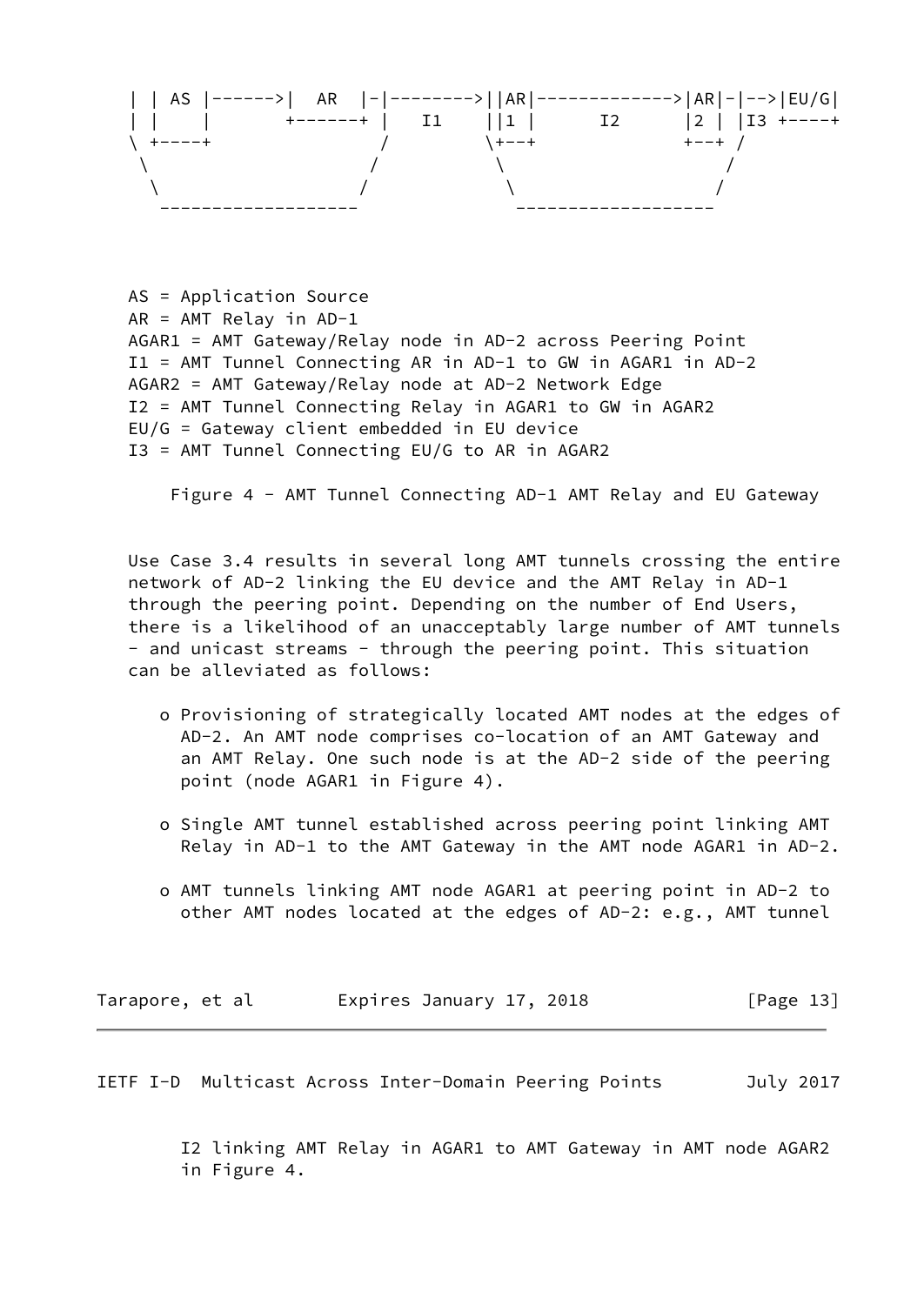o AMT tunnels linking EU device (via Gateway client embedded in device) and AMT Relay in appropriate AMT node at edge of AD-2: e.g., I3 linking EU Gateway in device to AMT Relay in AMT node AGAR2.

 The advantage for such a chained set of AMT tunnels is that the total number of unicast streams across AD-2 is significantly reduced thus freeing up bandwidth. Additionally, there will be a single unicast stream across the peering point instead of possibly, an unacceptably large number of such streams per Use Case 3.4. However, this implies that several AMT tunnels will need to be dynamically configured by the various AMT Gateways based solely on the (S,G) information received from the application client at the EU device. A suitable mechanism for such dynamic configurations is therefore critical.

Architectural guidelines for this configuration are as follows:

 Guidelines (a) through (c) are the same as those described in Use Case 3.1.

 d. It is recommended that proper procedures are implemented such that the various AMT Gateways (at the End User devices and the AMT nodes in AD-2) are able to find the correct AMT Relay in other AMT nodes as appropriate. The application client in the EU device is expected to supply the (S, G) information to the Gateway for this purpose.

 e. The AMT tunnel capabilities are expected to be sufficient for the purpose of collecting relevant information on the multicast streams delivered to End Users in AD-2.

<span id="page-14-0"></span>[4](#page-14-0). Supporting Functionality

 Supporting functions and related interfaces over the peering point that enable the multicast transport of the application are listed in this section. Critical information parameters that need to be exchanged in support of these functions are enumerated along with guidelines as appropriate. Specific interface functions for consideration are as follows.

| Tarapore, et al |  | Expires January 17, 2018 |  |  | [Page 14] |  |  |
|-----------------|--|--------------------------|--|--|-----------|--|--|
|-----------------|--|--------------------------|--|--|-----------|--|--|

<span id="page-14-1"></span>IETF I-D Multicast Across Inter-Domain Peering Points July 2017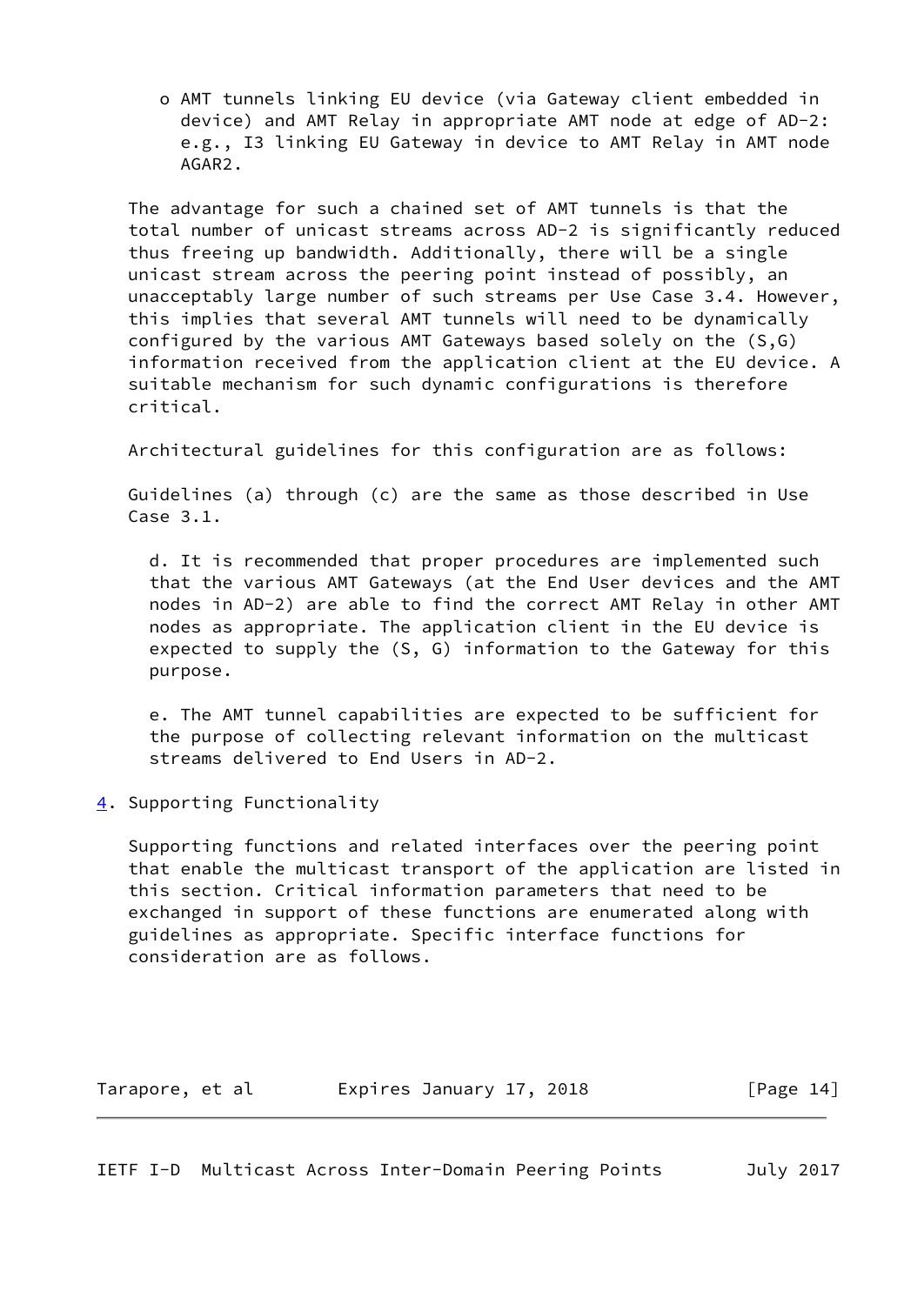## 4.1. Network Interconnection Transport and Security Guidelines

 The term "Network Interconnection Transport" refers to the interconnection points between the two Administrative Domains. The following is a representative set of attributes that will need to be agreed to between the two administrative domains to support multicast delivery.

- o Number of Peering Points.
- o Peering Point Addresses and Locations.
- o Connection Type Dedicated for Multicast delivery or shared with other services.
- o Connection Mode Direct connectivity between the two AD's or via another ISP.
- o Peering Point Protocol Support Multicast protocols that will be used for multicast delivery will need to be supported at these points. Examples of protocols include eBGP [[RFC4271](https://datatracker.ietf.org/doc/pdf/rfc4271)] and MBGP [[RFC4271](https://datatracker.ietf.org/doc/pdf/rfc4271)].
- o Bandwidth Allocation If shared with other services, then there needs to be a determination of the share of bandwidth reserved for multicast delivery. When determining the appropriate bandwidth allocation, parties should consider that design of a multicast protocol suitable for live video streaming which is consistent with Congestion Control Principles [\[BCP41](#page-29-2)], especially in the presence of potentially malicious receivers, is still an open research problem.
- o QoS Requirements Delay/latency specifications that need to be specified in an SLA.
- o AD Roles and Responsibilities the role played by each AD for provisioning and maintaining the set of peering points to support multicast delivery.
- 4.2. Routing Aspects and Related Guidelines

 The main objective for multicast delivery routing is to ensure that the End User receives the multicast stream from the "most optimal" source [INF ATIS 10] which typically:

| Tarapore, et al | Expires January 17, 2018 | [Page 15] |
|-----------------|--------------------------|-----------|
|-----------------|--------------------------|-----------|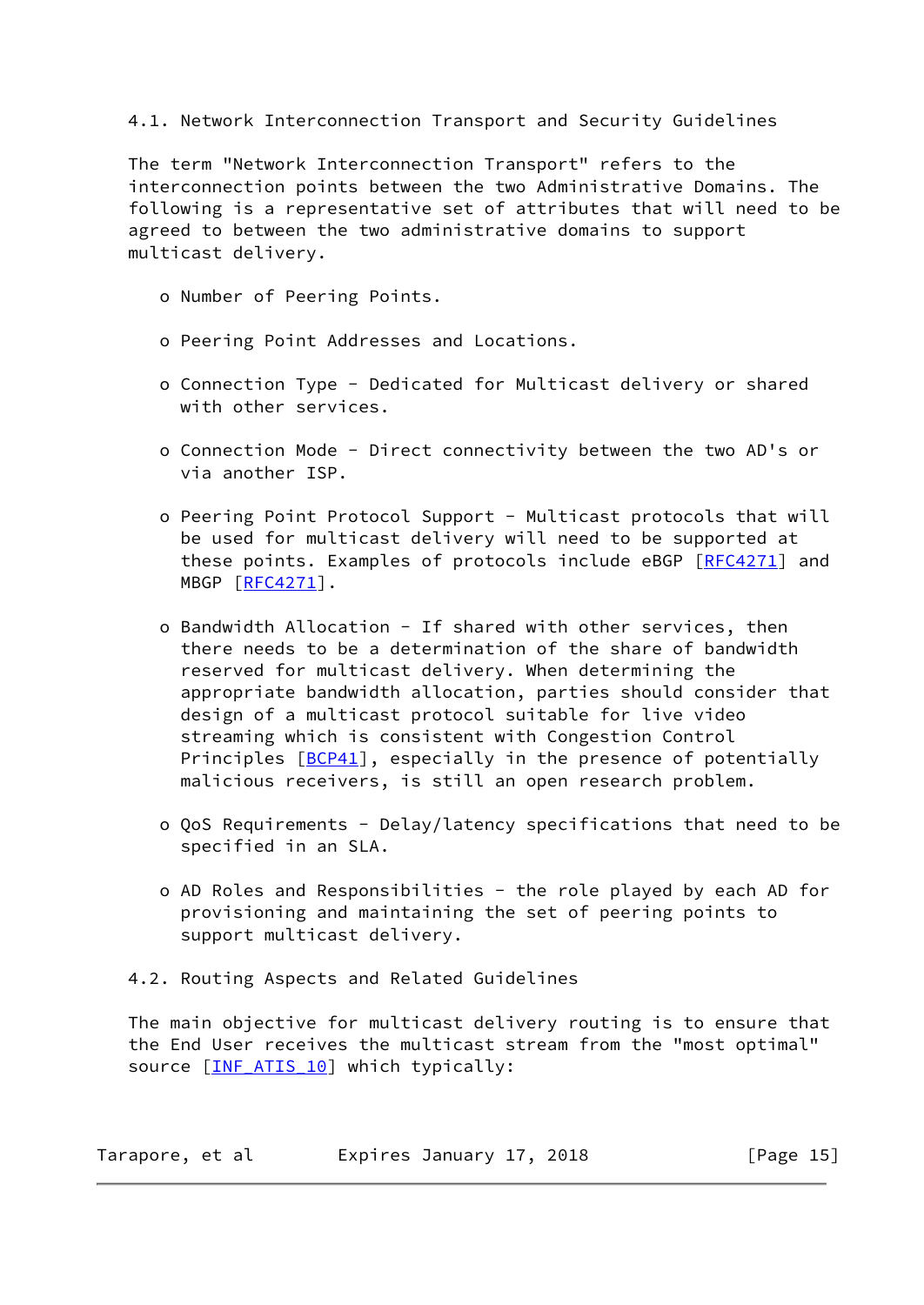- <span id="page-16-0"></span> o Maximizes the multicast portion of the transport and minimizes any unicast portion of the delivery, and
- o Minimizes the overall combined network(s) route distance.

 This routing objective applies to both Native and AMT; the actual methodology of the solution will be different for each. Regardless, the routing solution is expected to be:

- o Scalable,
- o Avoid/minimize new protocol development or modifications, and
- o Be robust enough to achieve high reliability and automatically adjust to changes/problems in the multicast infrastructure.

 For both Native and AMT environments, having a source as close as possible to the EU network is most desirable; therefore, in some cases, an AD may prefer to have multiple sources near different peering points, but that is entirely an implementation issue.

4.2.1 Native Multicast Routing Aspects

 Native multicast simply requires that the Administrative Domains coordinate and advertise the correct source address(es) at their network interconnection peering points(i.e., border routers). An example of multicast delivery via a Native Multicast process across two administrative Domains is as follows assuming that the interconnecting peering points are also multicast enabled:

- o Appropriate information is obtained by the EU client who is a subscriber to AD-2 (see Use Case 3.1). This information is in the form of metadata and it contains instructions directing the EU client to launch an appropriate application if necessary, and also additional information for the application about the source location and the group (or stream) id in the form of the "S,G" data. The "S" portion provides the name or IP address of the source of the multicast stream. The metadata may also contain alternate delivery information such as specifying the unicast address of the stream.
- o The client uses the join message with S,G to join the multicast stream [\[RFC4604](https://datatracker.ietf.org/doc/pdf/rfc4604)].

To facilitate this process, the two AD's need to do the following: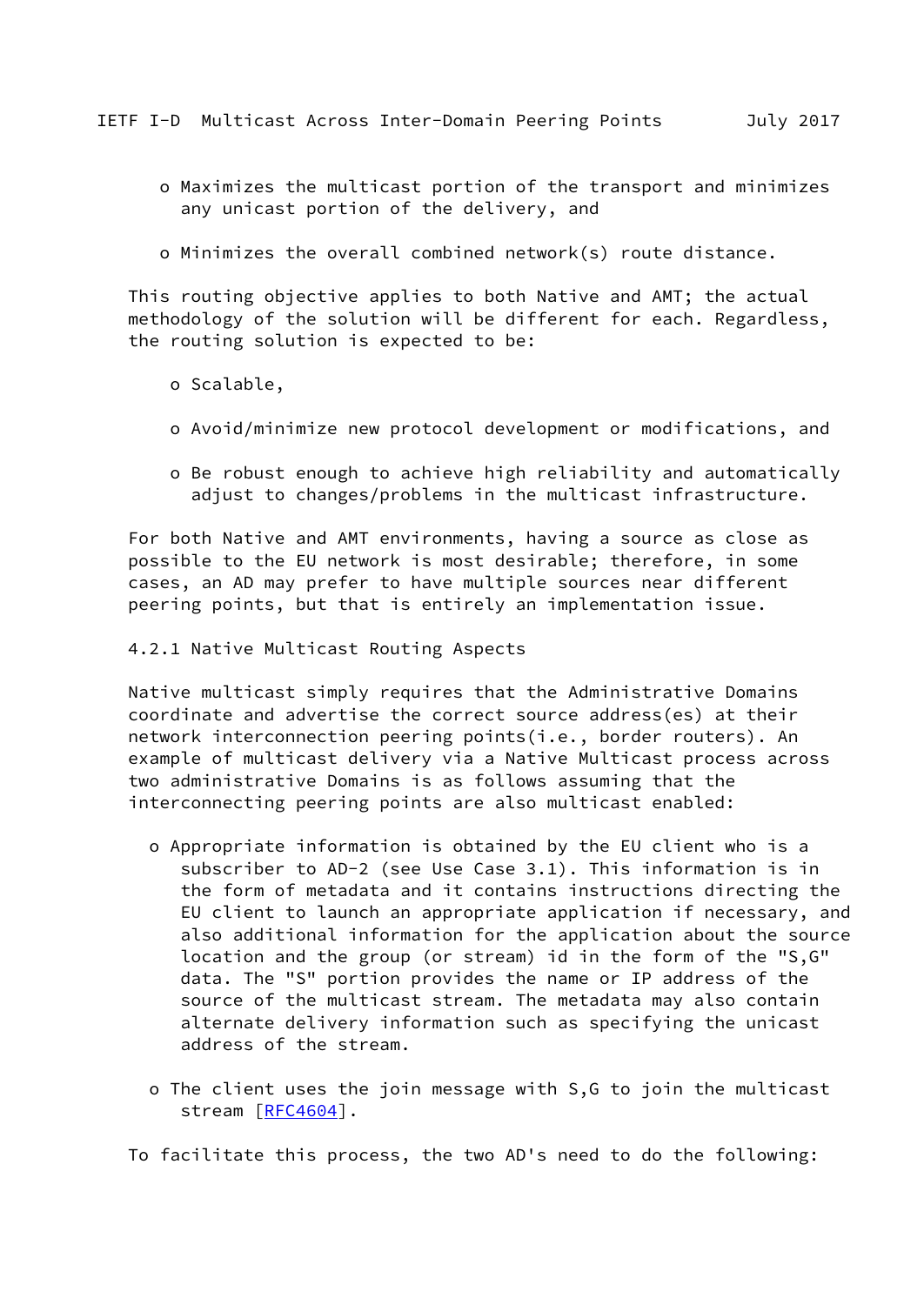<span id="page-17-0"></span>IETF I-D Multicast Across Inter-Domain Peering Points July 2017

- o Advertise the source id(s) over the Peering Points.
- o Exchange relevant Peering Point information such as Capacity and Utilization.
- o Implement compatible multicast protocols to ensure proper multicast delivery across the peering points.
- 4.2.2 GRE Tunnel over Interconnecting Peering Point

 If the interconnecting peering point is not multicast enabled and both ADs are multicast enabled, then a simple solution is to provision a GRE tunnel between the two ADs - see Use Case 3.2.2. The termination points of the tunnel will usually be a network engineering decision, but generally will be between the border routers or even between the AD 2 border router and the AD 1 source (or source access router). The GRE tunnel would allow end-to-end native multicast or AMT multicast to traverse the interface. Coordination and advertisement of the source IP is still required.

 The two AD's need to follow the same process as described in 4.2.1 to facilitate multicast delivery across the Peering Points.

4.2.3 Routing Aspects with AMT Tunnels

 Unlike Native (with or without GRE), an AMT Multicast environment is more complex. It presents a dual layered problem because there are two criteria that should be simultaneously met:

- o Find the closest AMT relay to the end-user that also has multicast connectivity to the content source, and
- o Minimize the AMT unicast tunnel distance.

There are essentially two components to the AMT specification:

 o AMT Relays: These serve the purpose of tunneling UDP multicast traffic to the receivers (i.e., End Points). The AMT Relay will receive the traffic natively from the multicast media source and will replicate the stream on behalf of the downstream AMT Gateways, encapsulating the multicast packets into unicast packets and sending them over the tunnel toward the AMT Gateway.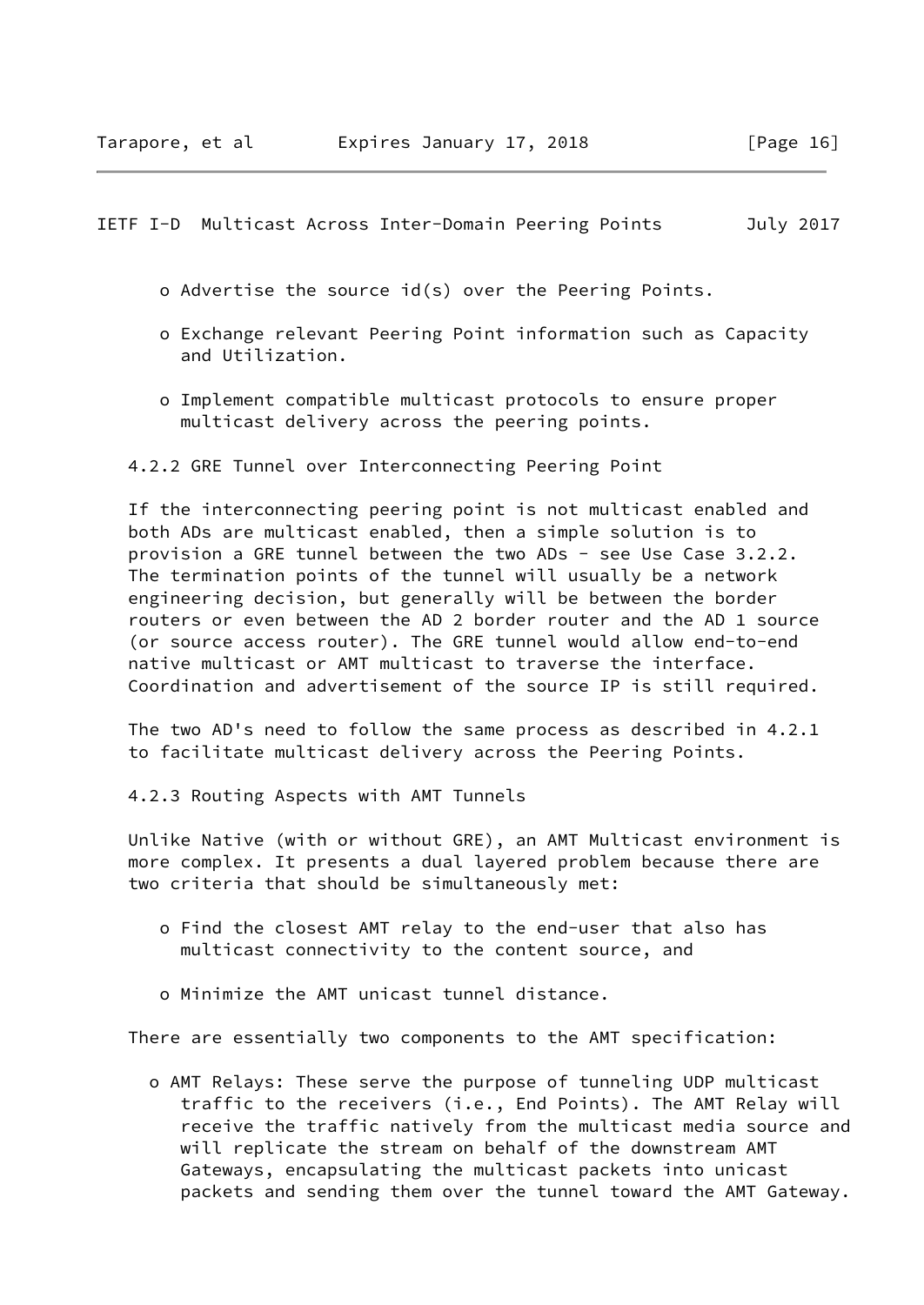In addition, the AMT Relay may perform various usage and activity statistics collection. This results in moving the replication point closer to the end user, and cuts down on

| Tarapore, et al | Expires January 17, 2018 | [Page $17$ ] |
|-----------------|--------------------------|--------------|
|-----------------|--------------------------|--------------|

IETF I-D Multicast Across Inter-Domain Peering Points July 2017

 traffic across the network. Thus, the linear costs of adding unicast subscribers can be avoided. However, unicast replication is still required for each requesting endpoint within the unicast-only network.

 o AMT Gateway (GW): The Gateway will reside on an on End-Point this may be a Personal Computer (PC) or a Set Top Box (STB). The AMT Gateway receives join and leave requests from the Application via an Application Programming Interface (API). In this manner, the Gateway allows the endpoint to conduct itself as a true Multicast End-Point. The AMT Gateway will encapsulate AMT messages into UDP packets and send them through a tunnel (across the unicast-only infrastructure) to the AMT Relay.

 The simplest AMT Use Case (section 3.3) involves peering points that are not multicast enabled between two multicast enabled ADs. An AMT tunnel is deployed between an AMT Relay on the AD 1 side of the peering point and an AMT Gateway on the AD 2 side of the peering point. One advantage to this arrangement is that the tunnel is established on an as needed basis and need not be a provisioned element. The two ADs can coordinate and advertise special AMT Relay Anycast addresses with each other - though they may alternately decide to simply provision Relay addresses, though this would not be an optimal solution in terms of scalability.

 Use Cases 3.4 and 3.5 describe more complicated AMT situations as AD-2 is not multicast enabled. For these cases, the End User device needs to be able to setup an AMT tunnel in the most optimal manner. There are many methods by which relay selection can be done including the use of DNS based queries and static lookup tables [\[RFC7450](https://datatracker.ietf.org/doc/pdf/rfc7450)]. The choice of the method is implementation dependent and is up to the network operators. Comparison of various methods is out of scope for this document; it is for further study.

 An illustrative example of a relay selection based on DNS queries and Anycast IP addresses process for Use Cases 3.4 and 3.5 is described here. Using an Anycast IP address for AMT Relays allows for all AMT Gateways to find the "closest" AMT Relay - the nearest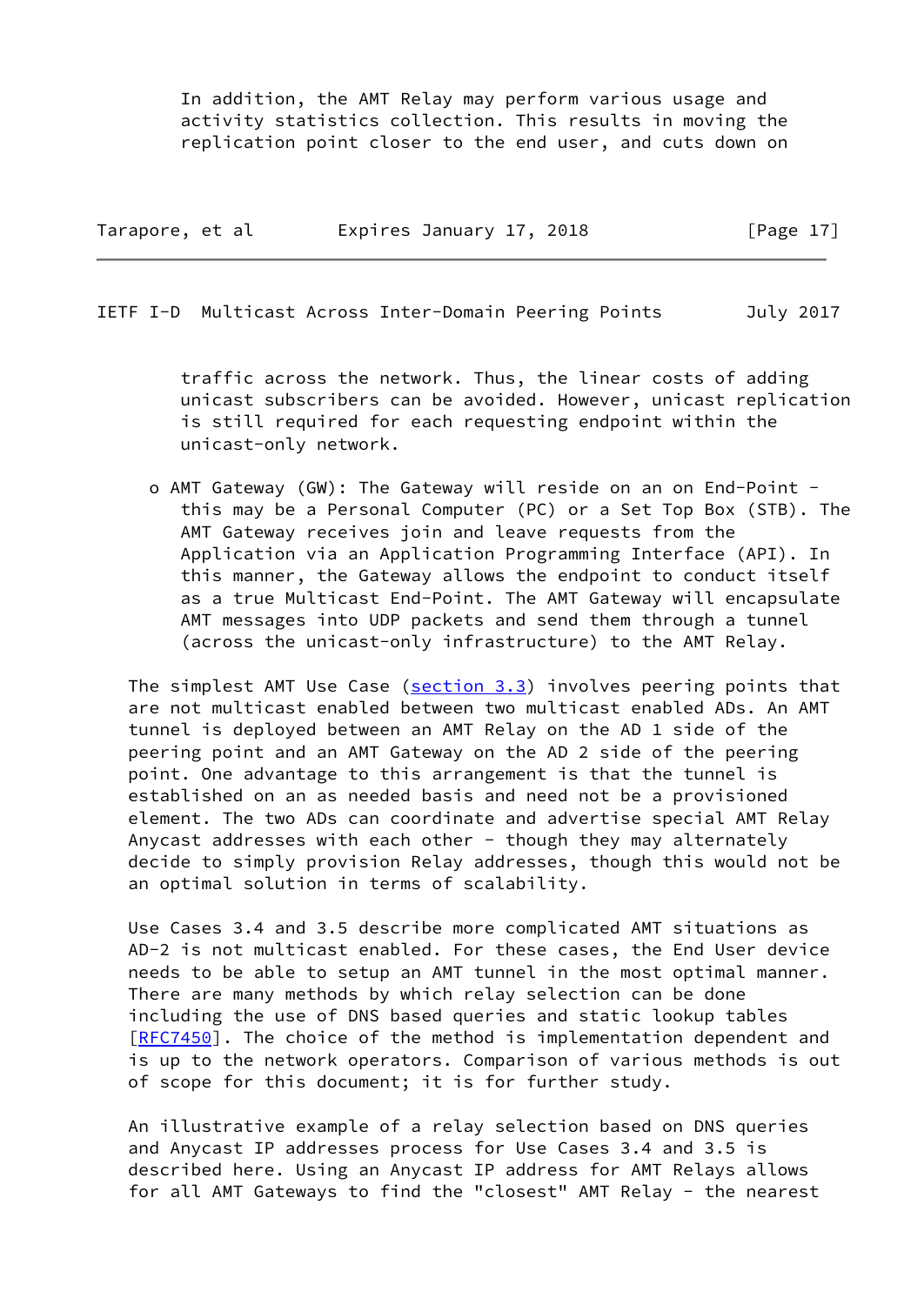edge of the multicast topology of the source. Note that this is strictly illustrative; the choice of the method is up to the network operators. The basic process is as follows:

 o Appropriate metadata is obtained by the EU client application. The metadata contains instructions directing the EU client to an ordered list of particular destinations to seek the requested stream and, for multicast, specifies the source location and the group (or stream) ID in the form of the "S,G" data. The "S"

| Tarapore, et al | Expires January 17, 2018 | [Page 18] |
|-----------------|--------------------------|-----------|
|-----------------|--------------------------|-----------|

IETF I-D Multicast Across Inter-Domain Peering Points July 2017

 portion provides the URI (name or IP address) of the source of the multicast stream and the "G" identifies the particular stream originated by that source. The metadata may also contain alternate delivery information such as the address of the unicast form of the content to be used, for example, if the multicast stream becomes unavailable.

- o Using the information from the metadata, and possibly information provisioned directly in the EU client, a DNS query is initiated in order to connect the EU client/AMT Gateway to an AMT Relay.
- o Query results are obtained, and may return an Anycast address or a specific unicast address of a relay. Multiple relays will typically exist. The Anycast address is a routable "pseudo address" shared among the relays that can gain multicast access to the source.
- o If a specific IP address unique to a relay was not obtained, the AMT Gateway then sends a message (e.g., the discovery message) to the Anycast address such that the network is making the routing choice of particular relay - e.g., closest relay to the EU. (Note that in IPv6 there is a specific Anycast format and Anycast is inherent in IPv6 routing, whereas in IPv4 Anycast is handled via provisioning in the network. Details are out of scope for this document.)
- o The contacted AMT Relay then returns its specific unicast IP address (after which the Anycast address is no longer required). Variations may exist as well.
- o The AMT Gateway uses that unicast IP address to initiate a three way handshake with the AMT Relay.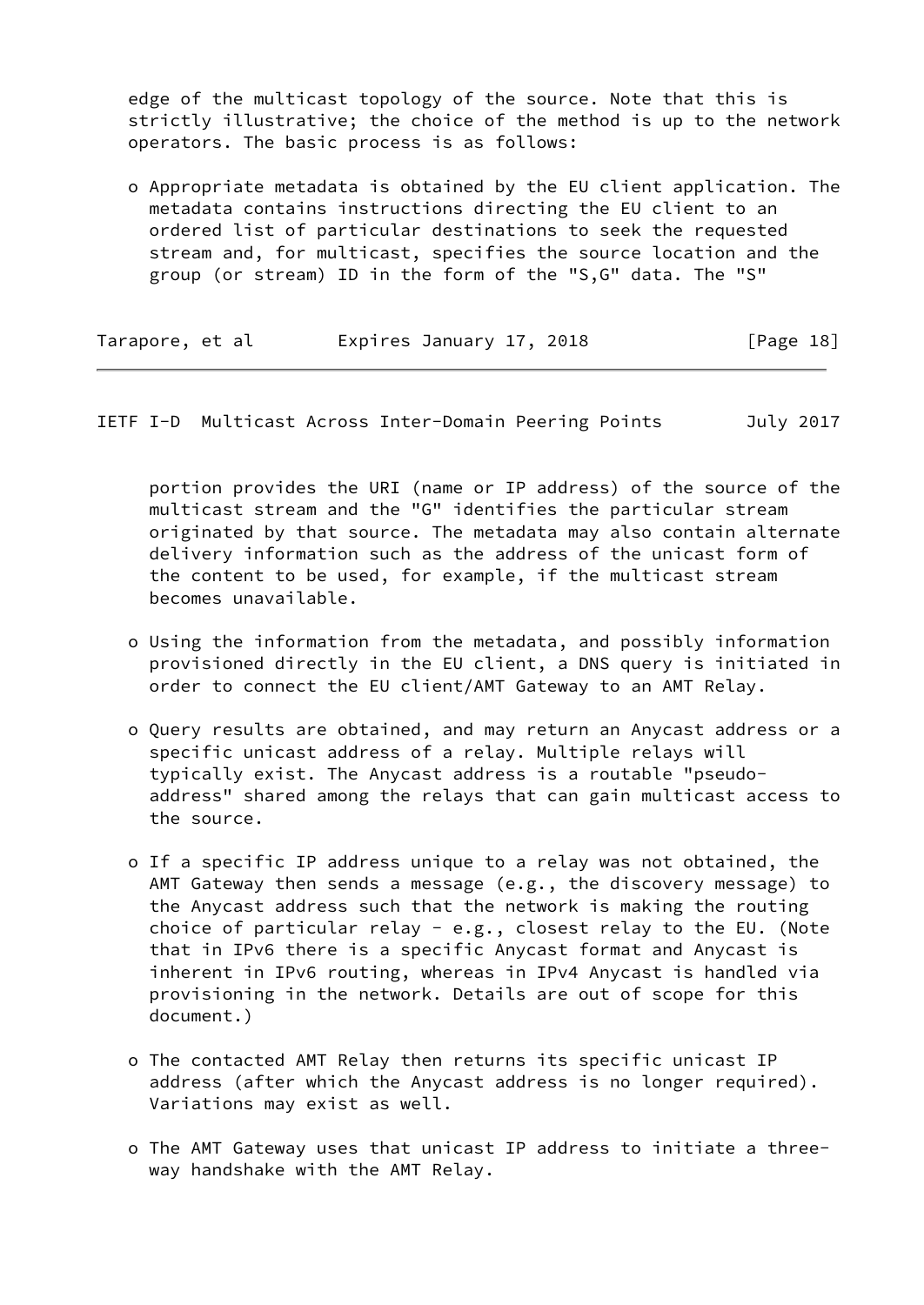- o AMT Gateway provides "S,G" to the AMT Relay (embedded in AMT protocol messages).
- o AMT Relay receives the "S,G" information and uses the S,G to join the appropriate multicast stream, if it has not already subscribed to that stream.
- o AMT Relay encapsulates the multicast stream into the tunnel between the Relay and the Gateway, providing the requested content to the EU.

| Tarapore, et al | Expires January 17, 2018 | [Page 19] |
|-----------------|--------------------------|-----------|
|-----------------|--------------------------|-----------|

<span id="page-20-0"></span>IETF I-D Multicast Across Inter-Domain Peering Points July 2017

4.3. Back Office Functions - Provisioning and Logging Guidelines

Back Office refers to the following:

- o Servers and Content Management systems that support the delivery of applications via multicast and interactions between ADs.
- o Functionality associated with logging, reporting, ordering, provisioning, maintenance, service assurance, settlement, etc.

4.3.1 Provisioning Guidelines

 Resources for basic connectivity between ADs Providers need to be provisioned as follows:

- o Sufficient capacity must be provisioned to support multicast-based delivery across ADs.
- o Sufficient capacity must be provisioned for connectivity between all supporting back-offices of the ADs as appropriate. This includes activating proper security treatment for these back office connections (gateways, firewalls, etc) as appropriate.
- o Routing protocols as needed, e.g. configuring routers to support these.

 Provisioning aspects related to Multicast-Based inter-domain delivery are as follows.

The ability to receive requested application via multicast is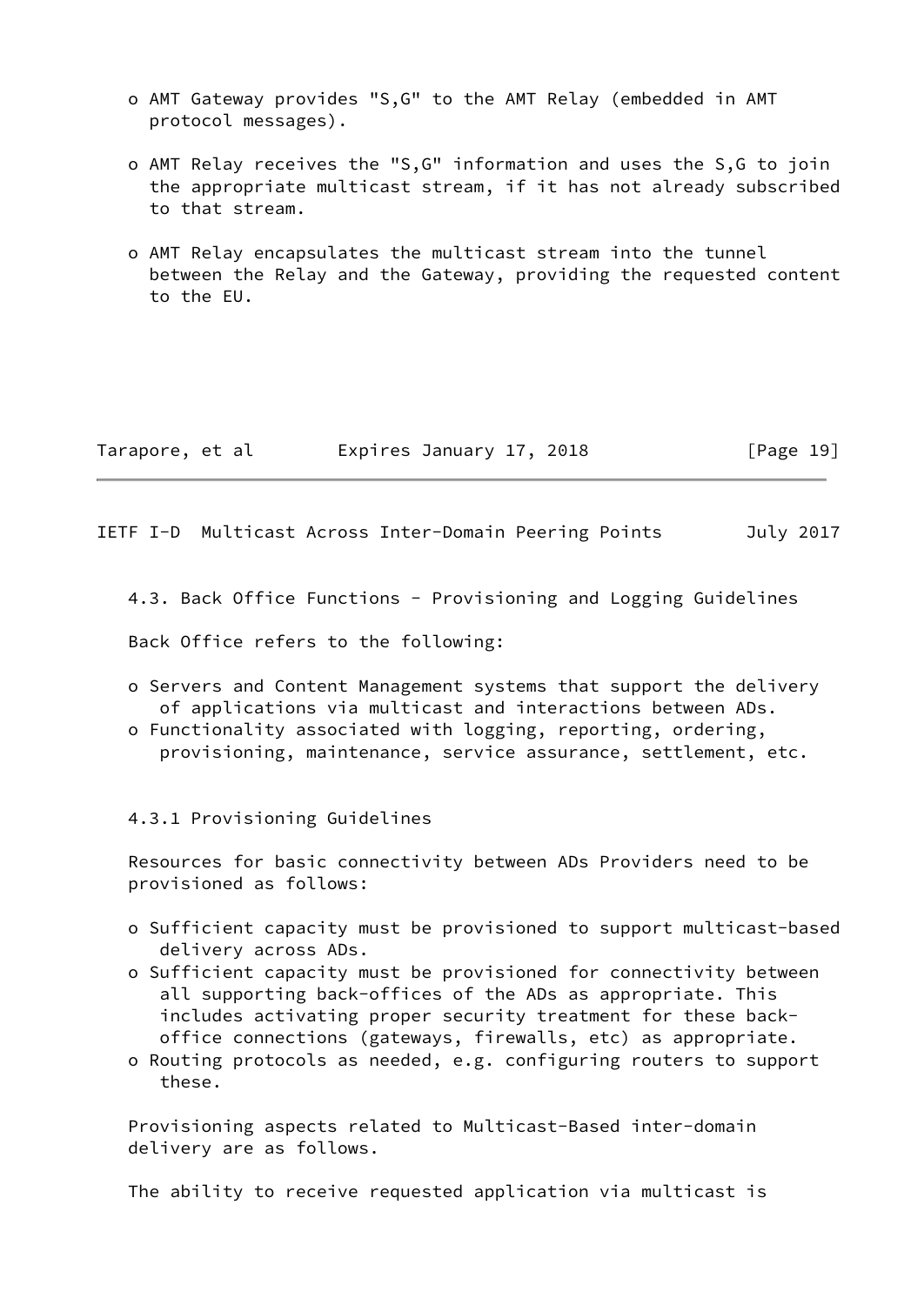triggered via receipt of the necessary metadata. Hence, this metadata must be provided to the EU regarding multicast URL - and unicast fallback if applicable. AD-2 must enable the delivery of this metadata to the EU and provision appropriate resources for this purpose.

 Native multicast functionality is assumed to be available across many ISP backbones, peering and access networks. If however, native multicast is not an option (Use Cases 3.4 and 3.5), then:

- o EU must have multicast client to use AMT multicast obtained either from Application Source (per agreement with AD-1) or from AD-1 or AD-2 (if delegated by the Application Source).
- o If provided by AD-1/AD-2, then the EU could be redirected to a client download site (note: this could be an Application Source site). If provided by the Application Source, then this Source

| Tarapore, et al |  | Expires January 17, 2018 |  |  | [Page 20] |  |
|-----------------|--|--------------------------|--|--|-----------|--|
|-----------------|--|--------------------------|--|--|-----------|--|

<span id="page-21-0"></span>IETF I-D Multicast Across Inter-Domain Peering Points July 2017

 would have to coordinate with AD-1 to ensure the proper client is provided (assuming multiple possible clients).

- o Where AMT Gateways support different application sets, all AD-2 AMT Relays need to be provisioned with all source & group addresses for streams it is allowed to join.
- o DNS across each AD must be provisioned to enable a client GW to locate the optimal AMT Relay (i.e. longest multicast path and shortest unicast tunnel) with connectivity to the content's multicast source.

 Provisioning Aspects Related to Operations and Customer Care are stated as follows.

 Each AD provider is assumed to provision operations and customer care access to their own systems.

 AD-1's operations and customer care functions must have visibility to what is happening in AD-2's network or to the service provided by AD-2, sufficient to verify their mutual goals and operations, e.g. to know how the EU's are being served. This can be done in two ways:

- o Automated interfaces are built between AD-1 and AD-2 such that operations and customer care continue using their own systems. This requires coordination between the two AD's with appropriate provisioning of necessary resources.
- o AD-1's operations and customer care personnel are provided access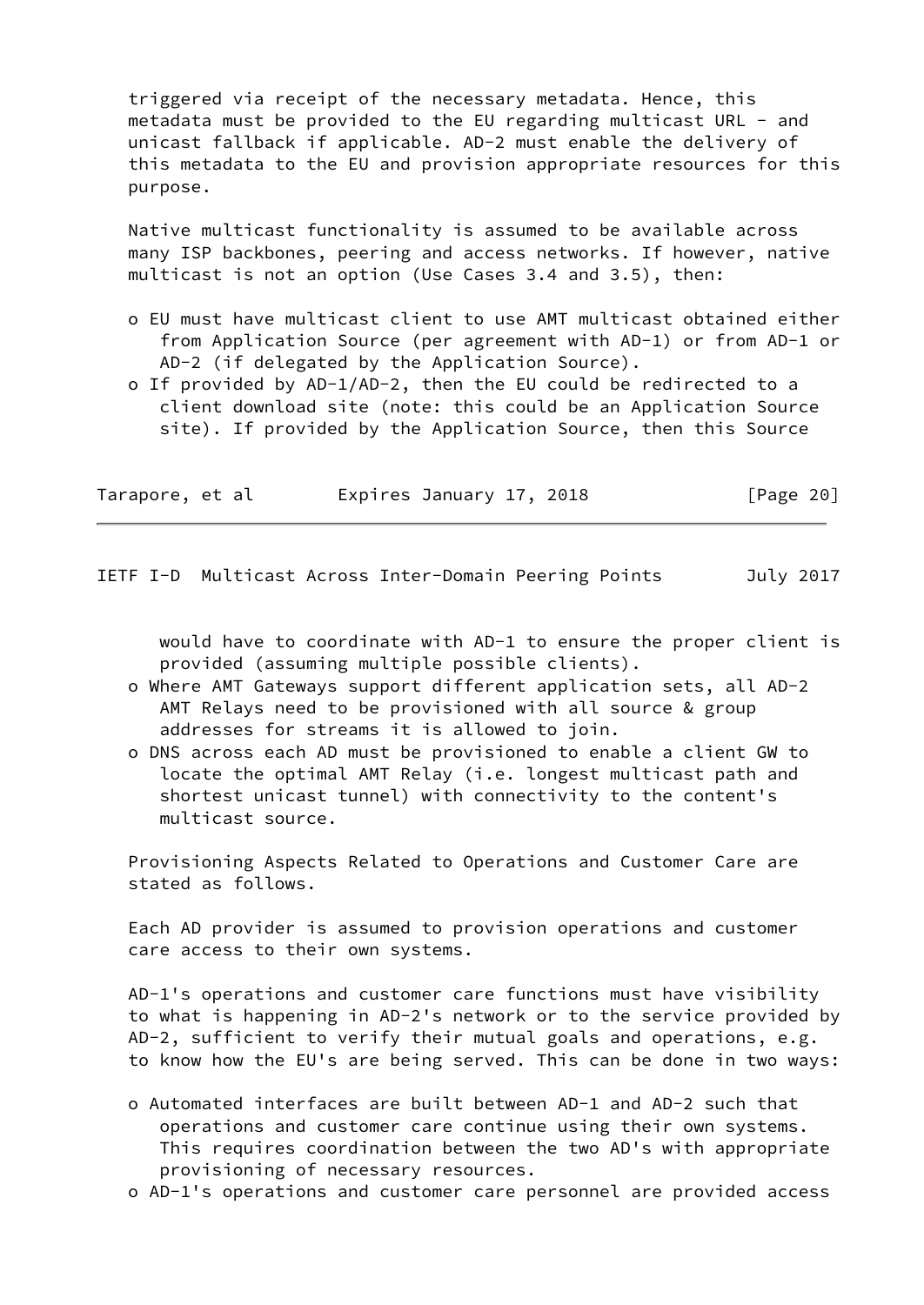directly to AD-2's system. In this scenario, additional provisioning in these systems will be needed to provide necessary access. Additional provisioning must be agreed to by the two AD-2s to support this option.

4.3.2 Application Accounting Guidelines

 All interactions between pairs of ADs can be discovered and/or be associated with the account(s) utilized for delivered applications. Supporting guidelines are as follows:

- o A unique identifier is recommended to designate each master account.
- o AD-2 is expected to set up "accounts" (logical facility generally protected by login/password/credentials) for use by AD-1. Multiple accounts and multiple types/partitions of accounts can apply, e.g. customer accounts, security accounts, etc.

| Tarapore, et al | Expires January 17, 2018 | [Page 21] |
|-----------------|--------------------------|-----------|
|-----------------|--------------------------|-----------|

# <span id="page-22-0"></span>IETF I-D Multicast Across Inter-Domain Peering Points July 2017

### 4.3.3 Log Management Guidelines

 Successful delivery of applications via multicast between pairs of interconnecting ADs requires that appropriate logs will be exchanged between them in support. Associated guidelines are as follows.

 AD-2 needs to supply logs to AD-1 per existing contract(s). Examples of log types include the following:

- o Usage information logs at aggregate level.
- o Usage failure instances at an aggregate level.
- o Grouped or sequenced application access.
- performance/behavior/failure at an aggregate level to support potential Application Provider-driven strategies. Examples of aggregate levels include grouped video clips, web pages, and sets of software download.
- o Security logs, aggregated or summarized according to agreement (with additional detail potentially provided during security events, by agreement).
- o Access logs (EU), when needed for troubleshooting.
- o Application logs (what is the application doing), when needed for shared troubleshooting.
- o Syslogs (network management), when needed for shared troubleshooting.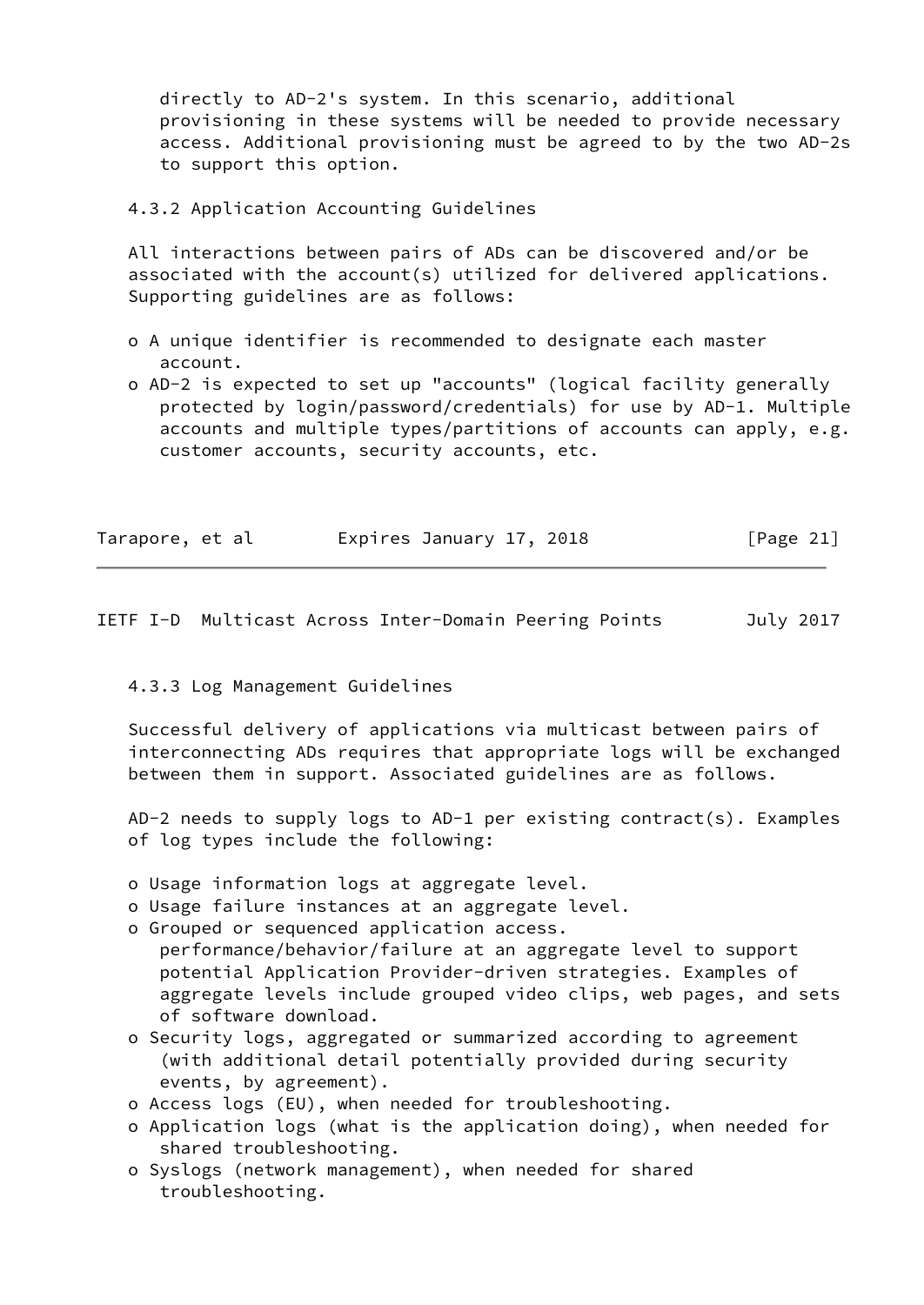The two ADs may supply additional security logs to each other as agreed to by contract(s). Examples include the following:

- o Information related to general security-relevant activity which may be of use from a protective or response perspective, such as types and counts of attacks detected, related source information, related target information, etc.
- o Aggregated or summarized logs according to agreement (with additional detail potentially provided during security events, by agreement).

4.4. Operations - Service Performance and Monitoring Guidelines

 Service Performance refers to monitoring metrics related to multicast delivery via probes. The focus is on the service provided by AD-2 to AD-1 on behalf of all multicast application sources (metrics may be specified for SLA use or otherwise). Associated guidelines are as follows:

| Tarapore, et al | Expires January 17, 2018 | [Page 22] |
|-----------------|--------------------------|-----------|
|-----------------|--------------------------|-----------|

IETF I-D Multicast Across Inter-Domain Peering Points July 2017

- o Both AD's are expected to monitor, collect, and analyze service performance metrics for multicast applications. AD-2 provides relevant performance information to AD-1; this enables AD-1 to create an end-to-end performance view on behalf of the multicast application source.
- o Both AD's are expected to agree on the type of probes to be used to monitor multicast delivery performance. For example, AD-2 may permit AD-1's probes to be utilized in the AD-2 multicast service footprint. Alternately, AD-2 may deploy its own probes and relay performance information back to AD-1.
- o In the event of performance degradation (SLA violation), AD-1 may have to compensate the multicast application source per SLA agreement. As appropriate, AD-1 may seek compensation from AD-2 if the cause of the degradation is in AD-2's network.

 Service Monitoring generally refers to a service (as a whole) provided on behalf of a particular multicast application source provider. It thus involves complaints from End Users when service problems occur. EU's direct their complaints to the source provider; in turn the source provider submits these complaints to AD-1. The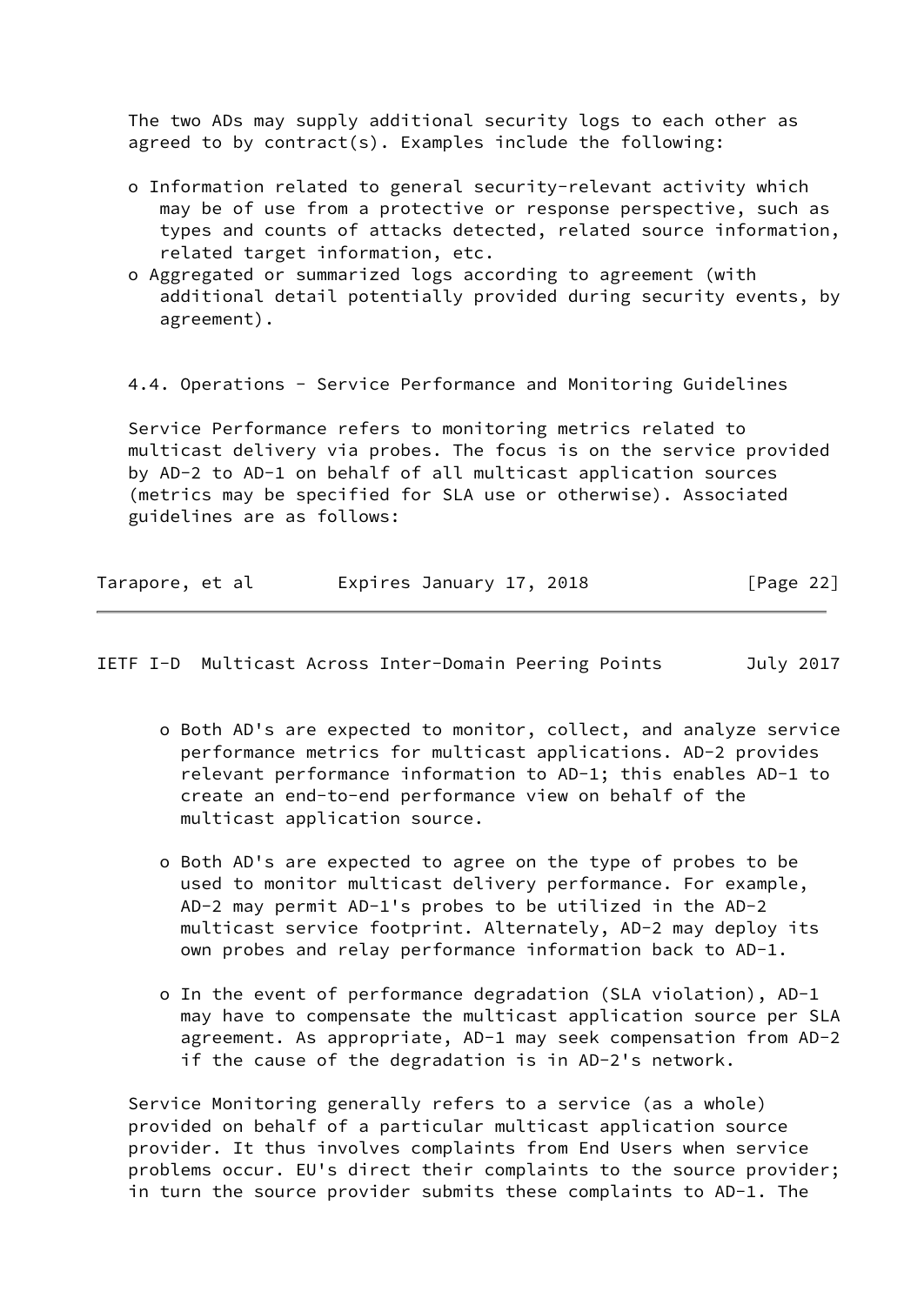responsibility for service delivery lies with AD-1; as such AD-1 will need to determine where the service problem is occurring - its own network or in AD-2. It is expected that each AD will have tools to monitor multicast service status in its own network.

- o Both AD's will determine how best to deploy multicast service monitoring tools. Typically, each AD will deploy its own set of monitoring tools; in which case, both AD's are expected to inform each other when multicast delivery problems are detected.
- o AD-2 may experience some problems in its network. For example, for the AMT Use Cases, one or more AMT Relays may be experiencing difficulties. AD-2 may be able to fix the problem by rerouting the multicast streams via alternate AMT Relays. If the fix is not successful and multicast service delivery degrades, then AD-2 needs to report the issue to AD-1.
- o When problem notification is received from a multicast application source, AD-1 determines whether the cause of the problem is within its own network or within the AD-2 domain. If the cause is within the AD-2 domain, then AD-1 supplies all

| Tarapore, et al |  |  |  | Expires January 17, 2018 |  |  | [Page 23] |  |
|-----------------|--|--|--|--------------------------|--|--|-----------|--|
|-----------------|--|--|--|--------------------------|--|--|-----------|--|

IETF I-D Multicast Across Inter-Domain Peering Points July 2017

 necessary information to AD-2. Examples of supporting information include the following:

- o Kind of problem(s).
- o Starting point & duration of problem(s).
- o Conditions in which problem(s) occur.
- o IP address blocks of affected users.
- o ISPs of affected users.
- o Type of access e.g., mobile versus desktop.
- o Locations of affected EUs.
- o Both AD's conduct some form of root cause analysis for multicast service delivery problems. Examples of various factors for consideration include: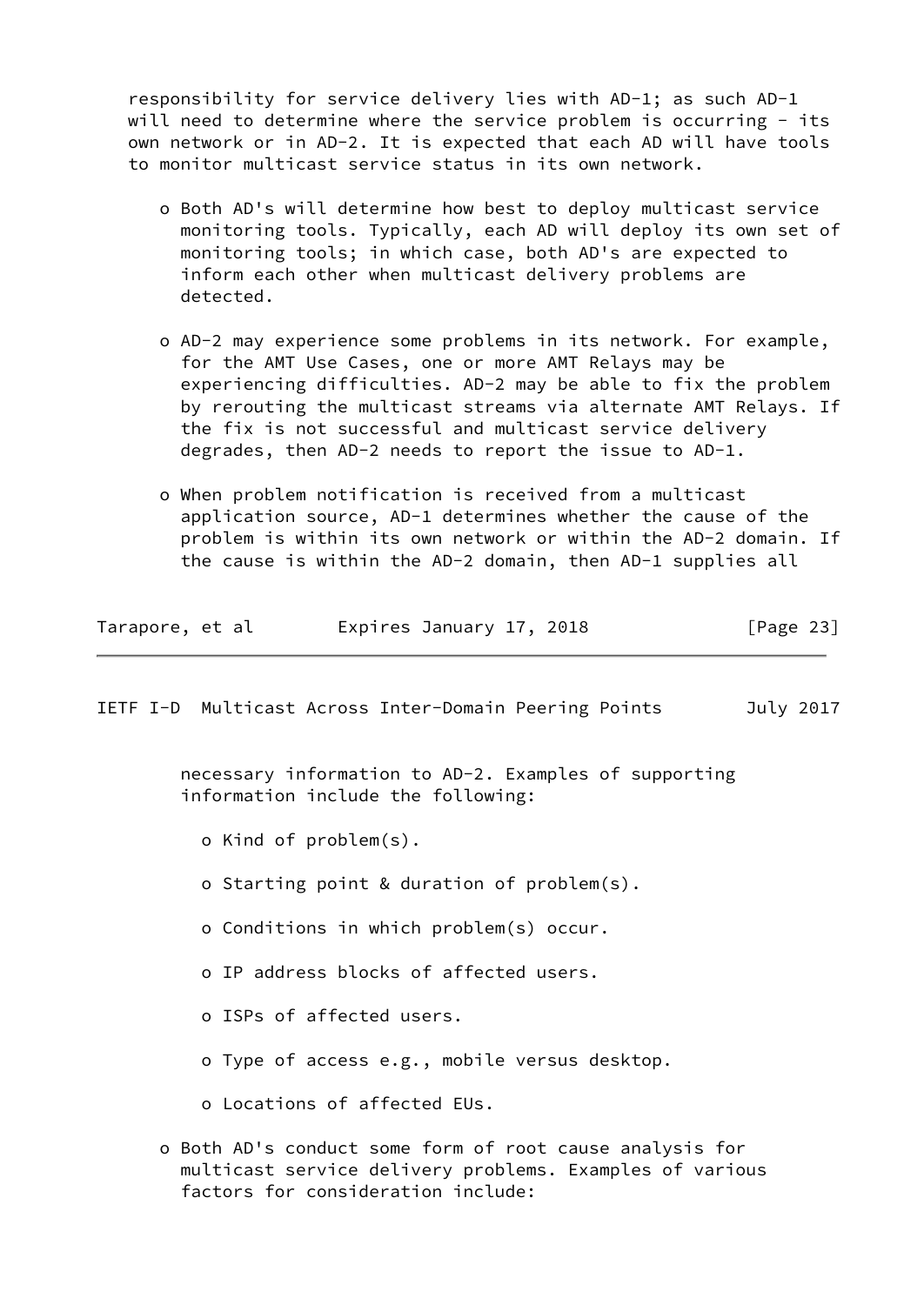- o Verification that the service configuration matches the product features.
- o Correlation and consolidation of the various customer problems and resource troubles into a single root service problem.
- o Prioritization of currently open service problems, giving consideration to problem impact, service level agreement, etc.
- o Conduction of service tests, including one time tests or a series of tests over a period of time.
- o Analysis of test results.
- o Analysis of relevant network fault or performance data.
- o Analysis of the problem information provided by the customer  $(CP)$ .
- o Once the cause of the problem has been determined and the problem has been fixed, both AD's need to work jointly to verify and validate the success of the fix.

| Tarapore, et al | Expires January 17, 2018 | [Page $24$ ] |
|-----------------|--------------------------|--------------|
|-----------------|--------------------------|--------------|

<span id="page-25-0"></span>IETF I-D Multicast Across Inter-Domain Peering Points July 2017

- o Faults in service could lead to SLA violation for which the multicast application source provider may have to be compensated by AD-1. Subsequently, AD-1 may have to be compensated by AD-2 based on the contract.
- 4.5. Client Reliability Models/Service Assurance Guidelines

 There are multiple options for instituting reliability architectures, most are at the application level. Both AD's should work those out with their contract/agreement and with the multicast application source providers.

 Network reliability can also be enhanced by the two AD's by provisioning alternate delivery mechanisms via unicast means.

<span id="page-25-1"></span>[5](#page-25-1). Troubleshooting and Diagnostics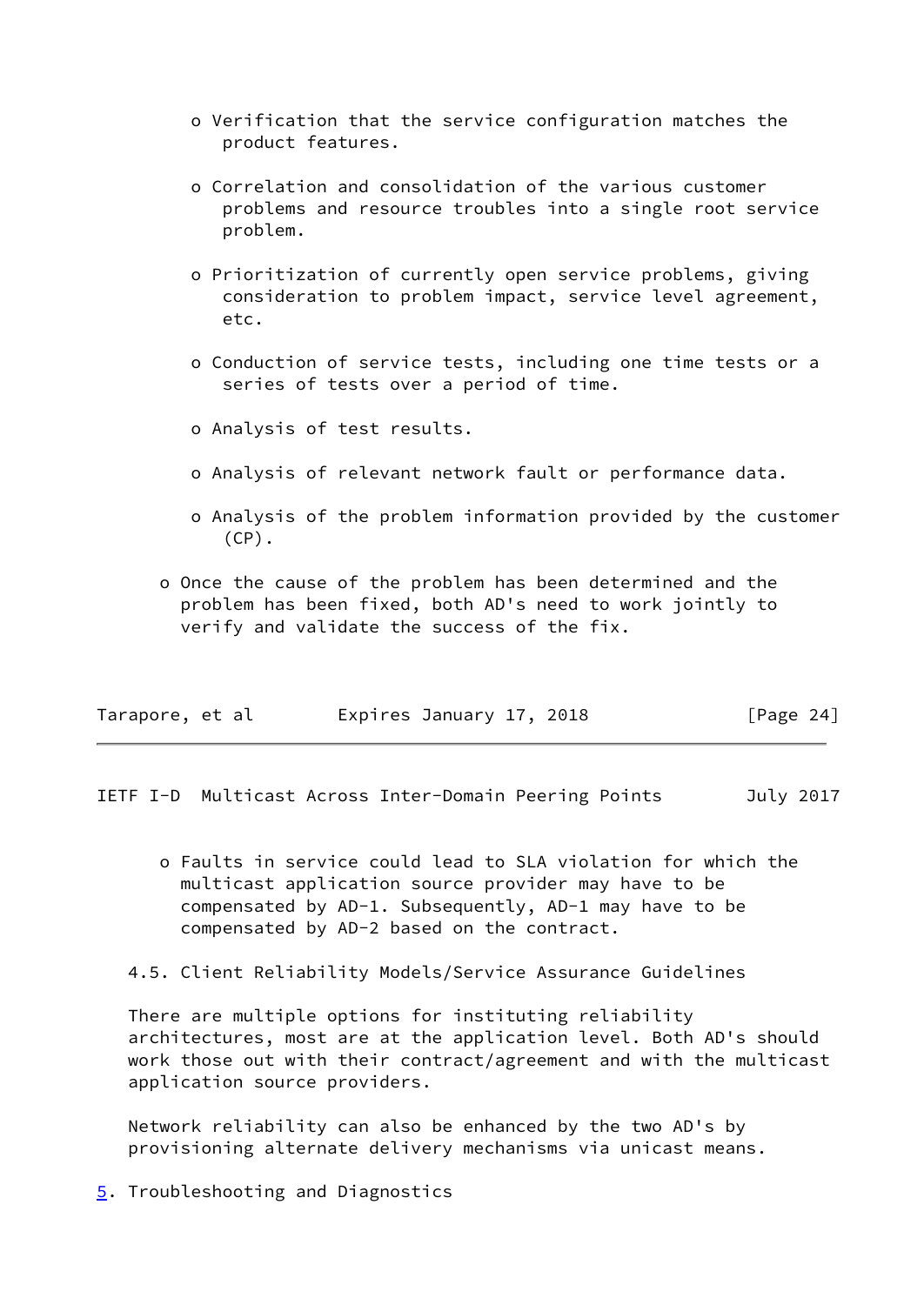Any service provider supporting multicast delivery of content should have the capability to collect diagnostics as part of multicast troubleshooting practices and resolve network issues accordingly. Issues may become apparent or identified either through network monitoring functions or by customer reported problems as described in section 4.4.

 It is expected that multicast diagnostics will be collected according to currently established practices [\[MDH-04](#page-29-4)]. However, given that inter-domain creates a significant interdependence of proper networking functionality between providers there does exist a need for providers to be able to signal/alert each other if there are any issues noted by either one.

 Service providers may also wish to allow limited read-only administrative access to their routers via a looking-glass style router proxy to facilitate the debugging of multicast control state and peering status. Software implementations for this purpose is readily available [[Traceroute\]](#page-29-5), [\[draft-MTraceroute](https://datatracker.ietf.org/doc/pdf/draft-MTraceroute)] and can be easily extended to provide access to commonly-used multicast troubleshooting commands in a secure manner.

 The specifics of the notification and alerts are beyond the scope of this document, but general guidelines are similar to those described in section 4.4 (Service Performance and Monitoring). Some general communications issues are stated as follows.

 o Appropriate communications channels will be established between the customer service and operations groups from both AD's to

| Tarapore, et al |  | Expires January 17, 2018 |  | [Page $25$ ] |  |
|-----------------|--|--------------------------|--|--------------|--|
|                 |  |                          |  |              |  |

<span id="page-26-1"></span>IETF I-D Multicast Across Inter-Domain Peering Points July 2017

 facilitate information sharing related to diagnostic troubleshooting.

- o A default resolution period may be considered to resolve open issues. Alternately, mutually acceptable resolution periods could be established depending on the severity of the identified trouble.
- <span id="page-26-0"></span>[6](#page-26-0). Security Considerations

 From a security perspective, normal security procedures are expected to be followed by each AD to facilitate multicast delivery to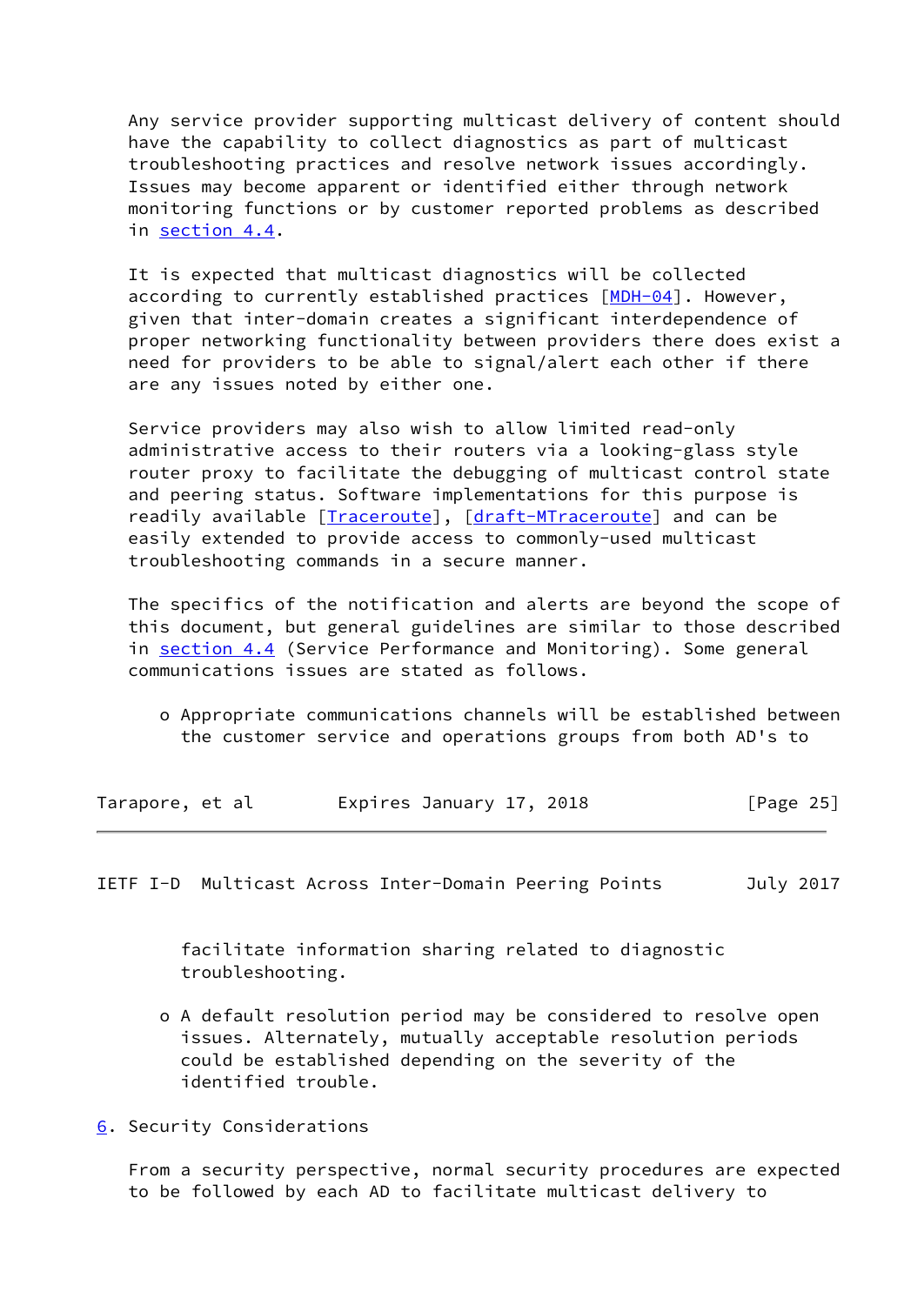registered and authenticated end users. Additionally:

- o Encryption Peering point links may be encrypted per agreement if dedicated for multicast delivery.
- o Security Breach Mitigation Plan In the event of a security breach, the two AD's are expected to have a mitigation plan for shutting down the peering point and directing multicast traffic over alternated peering points. It is also expected that appropriate information will be shared for the purpose of securing the identified breach.

 DRM and Application Accounting, Authorization and Authentication should be the responsibility of the multicast application source provider and/or AD-1. AD-1 needs to work out the appropriate agreements with the source provider.

 Network has no DRM responsibilities, but might have authentication and authorization obligations. These though are consistent with normal operations of a CDN to insure end user reliability, security and network security.

 AD-1 and AD-2 should have mechanisms in place to ensure proper accounting for the volume of bytes delivered through the peering point and separately the number of bytes delivered to EUs. For example, [\[BCP38\]](#page-29-1) style filtering could be deployed by both AD's to ensure that only legitimately sourced multicast content is exchanged between them.

 Authentication and authorization of EU to receive multicast content is done at the application layer between the client application and the source. This may involve some kind of token authentication and is done at the application layer independently of the two AD's. If there are problems related to failure of token authentication when

| Tarapore, et al |  | Expires January 17, 2018 |  | [Page 26] |  |
|-----------------|--|--------------------------|--|-----------|--|
|                 |  |                          |  |           |  |

<span id="page-27-1"></span>IETF I-D Multicast Across Inter-Domain Peering Points July 2017

 end-users are supported by AD-2, then some means of validating proper working of the token authentication process (e.g., back-end servers querying the multicast application source provider's token authentication server are communicating properly) should be considered. Implementation details are beyond the scope of this document.

<span id="page-27-0"></span>[7](#page-27-0). IANA Considerations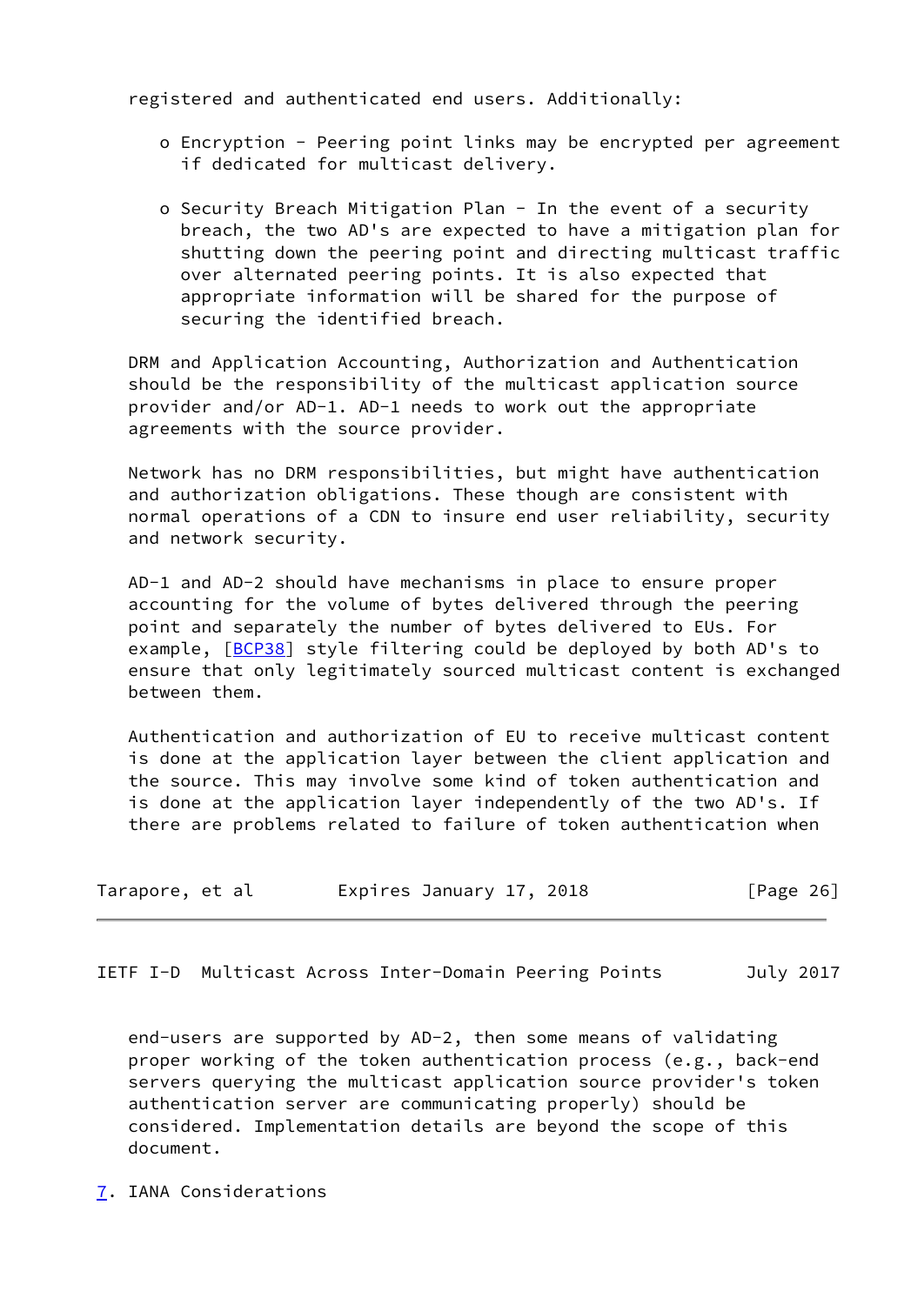No considerations identified in this document

# <span id="page-28-0"></span>[8](#page-28-0). Conclusions

 This Best Current Practice document provides detailed Use Case scenarios for the transmission of applications via multicast across peering points between two Administrative Domains. A detailed set of guidelines supporting the delivery is provided for all Use Cases.

 For Use Cases involving AMT tunnels (cases 3.4 and 3.5), it is recommended that proper procedures are implemented such that the various AMT Gateways (at the End User devices and the AMT nodes in AD-2) are able to find the correct AMT Relay in other AMT nodes as appropriate. Section 4.3 provides an overview of one method that finds the optimal Relay-Gateway combination via the use of an Anycast IP address for AMT Relays.

## <span id="page-28-1"></span>[9](#page-28-1). References

9.1. Normative References

 [RFC2784] D. Farinacci, T. Li, S. Hanks, D. Meyer, P. Traina, "Generic Routing Encapsulation (GRE)", [RFC 2784,](https://datatracker.ietf.org/doc/pdf/rfc2784) March 2000

 [RFC3376] B. Cain, et al, "Internet Group Management Protocol, Version 3", [RFC 3376,](https://datatracker.ietf.org/doc/pdf/rfc3376) October 2002

 [RFC3810] R. Vida and L. Costa, "Multicast Listener Discovery Version 2 (MLDv2) for IPv6", [RFC 3810](https://datatracker.ietf.org/doc/pdf/rfc3810), June 2004

 [RFC4271] Y. Rekhter, et al, "A Border Gateway Protocol 4 (BGP-4)", [RFC 4271](https://datatracker.ietf.org/doc/pdf/rfc4271), January 2006

 [RFC4604] H. Holbrook, et al, "Using Internet Group Management Protocol Version 3 (IGMPv3) and Multicast Listener Discovery

| Tarapore, et al |  |  | Expires January 17, 2018 |  | [Page $27$ ] |  |
|-----------------|--|--|--------------------------|--|--------------|--|
|-----------------|--|--|--------------------------|--|--------------|--|

<span id="page-28-2"></span>IETF I-D Multicast Across Inter-Domain Peering Points July 2017

 Protocol Version 2 (MLDv2) for Source Specific Multicast", [RFC 4604,](https://datatracker.ietf.org/doc/pdf/rfc4604) August 2006

[RFC4609] P. Savola, et al, "Protocol Independent Multicast - Sparse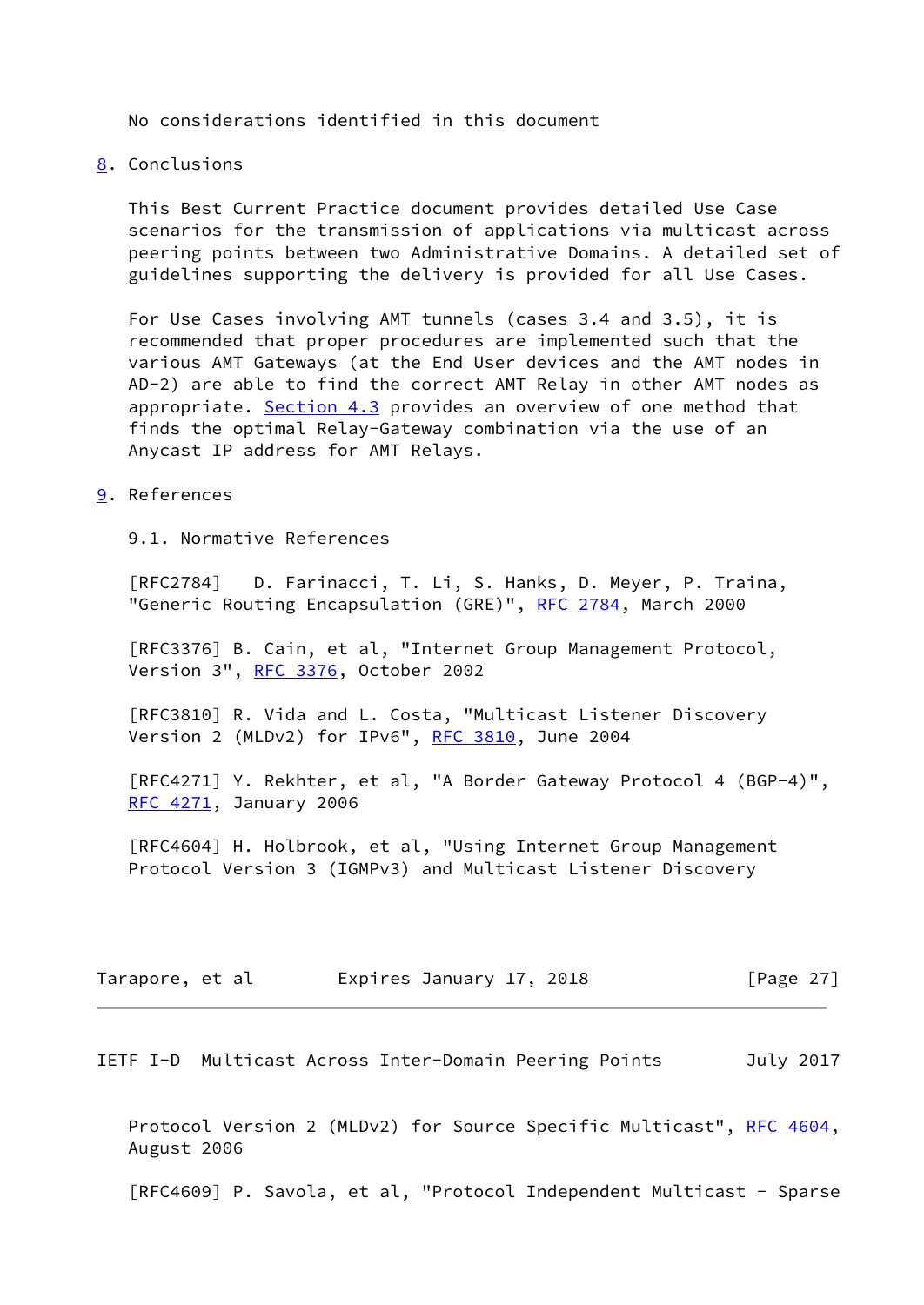Mode (PIM-SM) Multicast Routing Security Issues and Enhancements", [RFC 4609](https://datatracker.ietf.org/doc/pdf/rfc4609), August 2006

[RFC7450] G. Bumgardner, "Automatic Multicast Tunneling", [RFC 7450](https://datatracker.ietf.org/doc/pdf/rfc7450), February 2015

 [RFC7761] B. Fenner, et al, "Protocol Independent Multicast - Sparse Mode (PIM-SM): Protocol Specification (Revised), [RFC 7761](https://datatracker.ietf.org/doc/pdf/rfc7761), March 2016

<span id="page-29-1"></span> [BCP38] P. Ferguson, et al, "Network Ingress Filtering: Defeating Denial of Service Attacks which employ IP Source Address Spoofing", BCP: 38, May 2000

<span id="page-29-2"></span>[BCP41] S. Floyd, "Congestion Control Principles", [BCP 41](https://datatracker.ietf.org/doc/pdf/bcp41), September 2000

9.2. Informative References

<span id="page-29-3"></span>[INF\_ATIS\_10] "CDN\_Interconnection Use Cases and Requirements in a Multi-Party Federation Environment", ATIS Standard A-0200010, December 2012

<span id="page-29-4"></span> [MDH-04] D. Thaler, et al, "Multicast Debugging Handbook", IETF I-D [draft-ietf-mboned-mdh-04.txt](https://datatracker.ietf.org/doc/pdf/draft-ietf-mboned-mdh-04.txt), May 2000

<span id="page-29-5"></span>[Traceroute]<http://traceroute.org/#source%20code>

[\[draft-MTraceroute](https://datatracker.ietf.org/doc/pdf/draft-MTraceroute)] H. Asaeda, K, Meyer, and W. Lee, "Mtrace Version 2: Traceroute Facility for IP Multicast", [draft-ietf-mboned-mtrace](https://datatracker.ietf.org/doc/pdf/draft-ietf-mboned-mtrace-v2-16) [v2-16](https://datatracker.ietf.org/doc/pdf/draft-ietf-mboned-mtrace-v2-16), October 2016, work in progress

### <span id="page-29-0"></span>[10.](#page-29-0) Acknowledgments

 The authors would like to thank the following individuals for their suggestions, comments, and corrections:

Mikael Abrahamsson

| Tarapore, et al |  | Expires January 17, 2018 |  | [Page 28] |  |
|-----------------|--|--------------------------|--|-----------|--|
|-----------------|--|--------------------------|--|-----------|--|

IETF I-D Multicast Across Inter-Domain Peering Points July 2017

Hitoshi Asaeda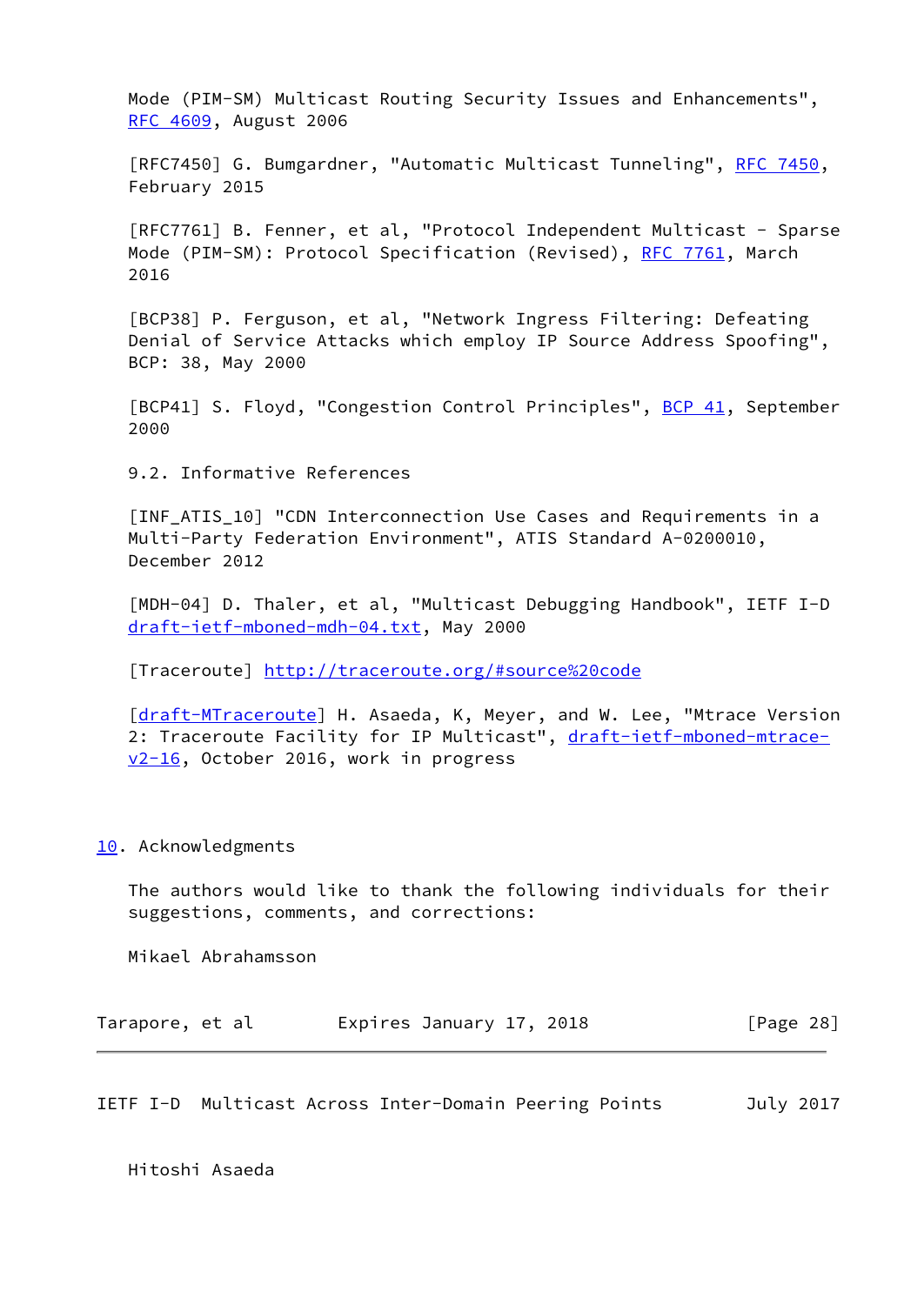Dale Carder

Tim Chown

Leonard Giuliano

Jake Holland

Joel Jaeggli

Albert Manfredi

Stig Venaas

Tarapore, et al  $E$ xpires January 17, 2018 [Page 29]